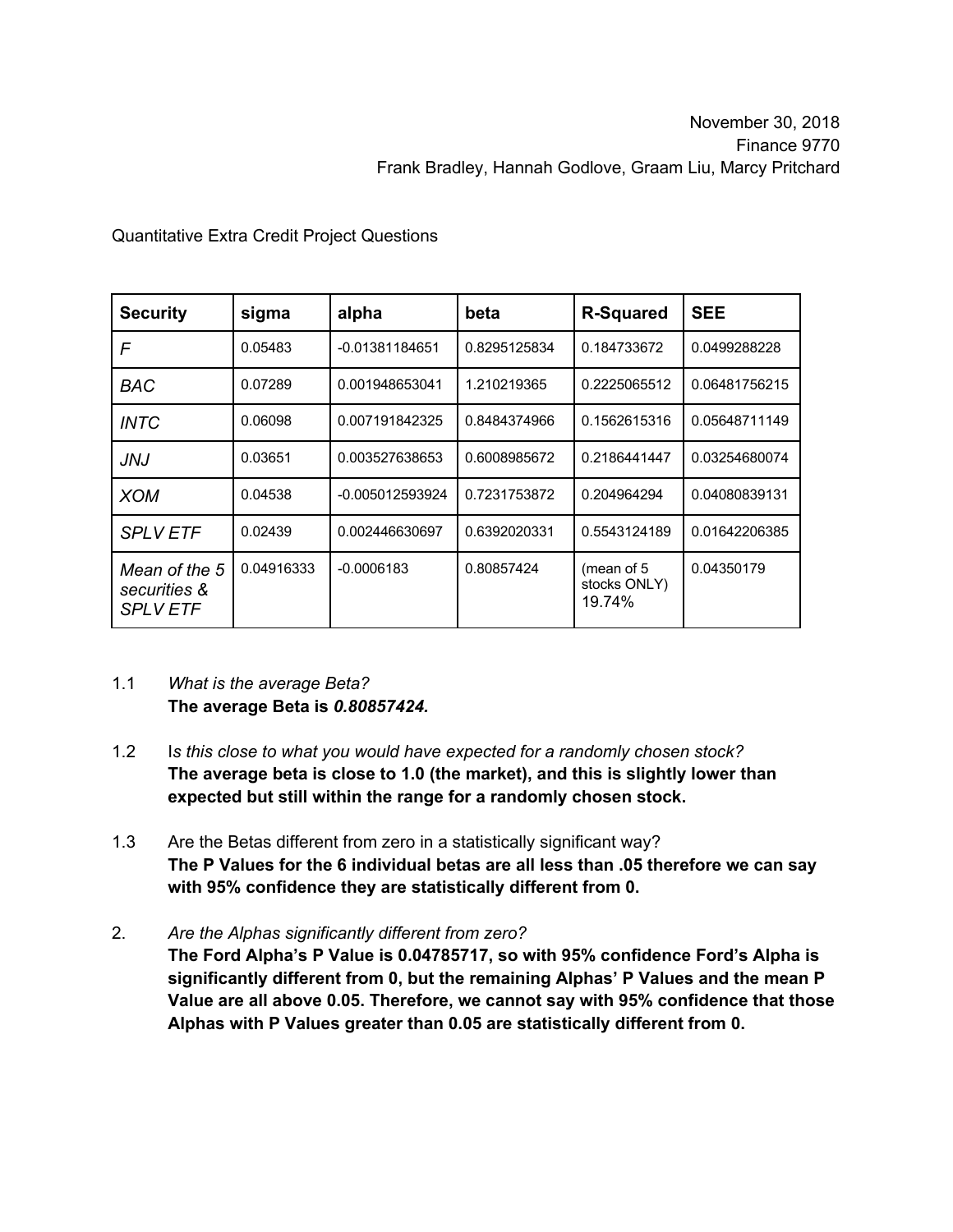- 3. *On average what percentage of the variance of the five stocks is explained by the market factor?* **The mean R squared of the five stocks is** *19.74%***, the percentage of the variance of the five stocks explained by the market factor.**
- 4.1 *The SPLV ETF (SP Low volatility ETF) was designed to provide lower risk (in terms of both lower beta and lower standard deviation of return) than "the market". It is also designed to be more diversified (more correlated) to the market than the typical single stock. Do you see any evidence that this is true.*

**According to our analysis in the Excel exhibits, SPLV ETF has both a lower beta of .64 and lower standard deviation at .024 than SPY (the market), which has a market beta of 1 and a standard deviation of .028. However, SPLV has a lower average monthly return of 1.01% compared to SPY's 1.15% average monthly return. SPLV's lower beta, lower standard deviation and lower average monthly return indicate that it has less risk than SPY, the market.** 

**SPLV has a correlation of .74, and this higher value suggests a more correlated relationship to the market. This also indicates that SPLV is more diversified to the market compared to a typical single stock.** 



5. *Provide a scatter diagram for the regression of SPLV vs SPY* **Contained below and in the Excel exhibits.**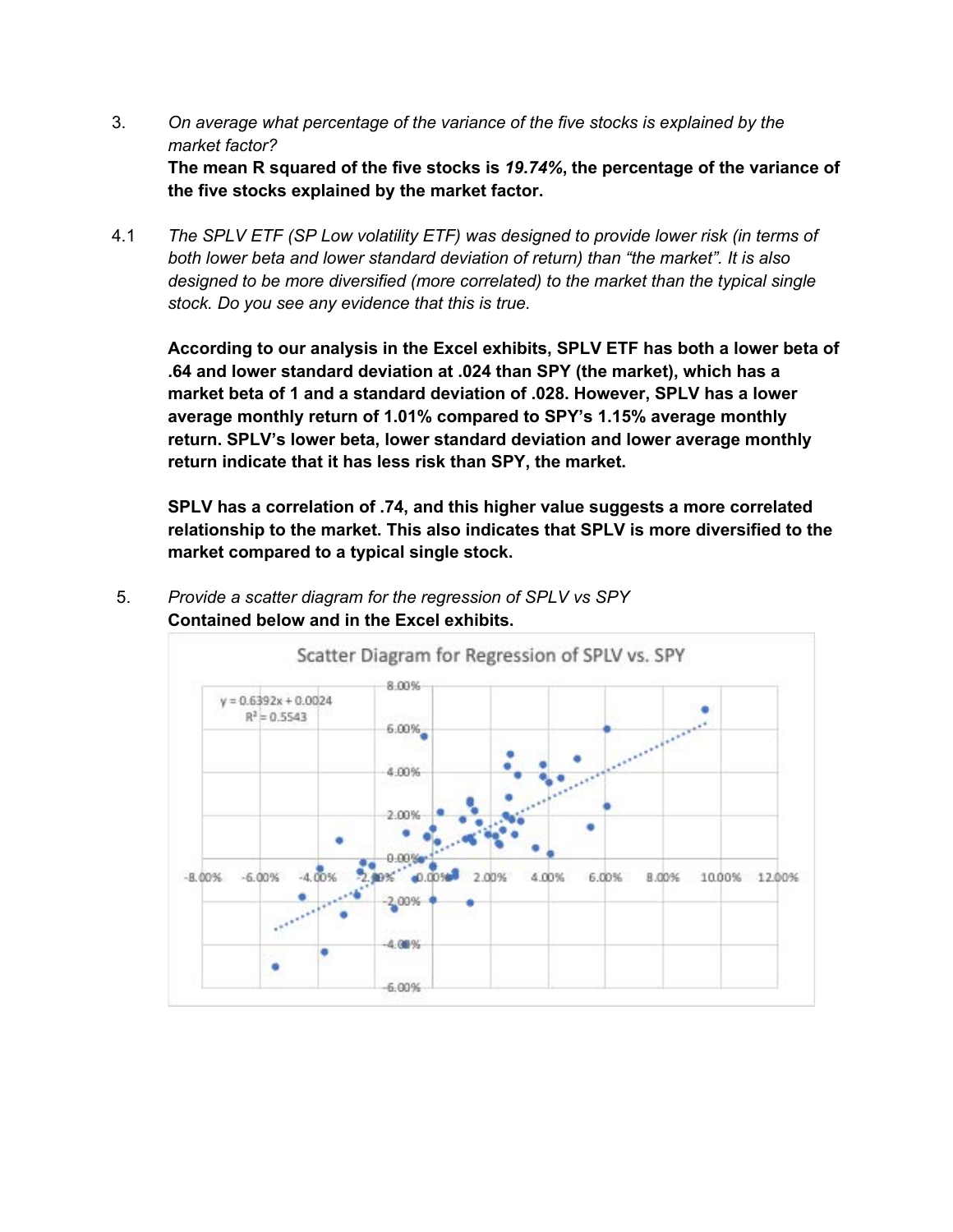| 30-Nov-18            | TFAM: | Frank Bradley   |
|----------------------|-------|-----------------|
| Finance 9770         |       | Hannah Godlove  |
| Quantitative Project |       | Graam Liu       |
|                      |       | Marcy Pritchard |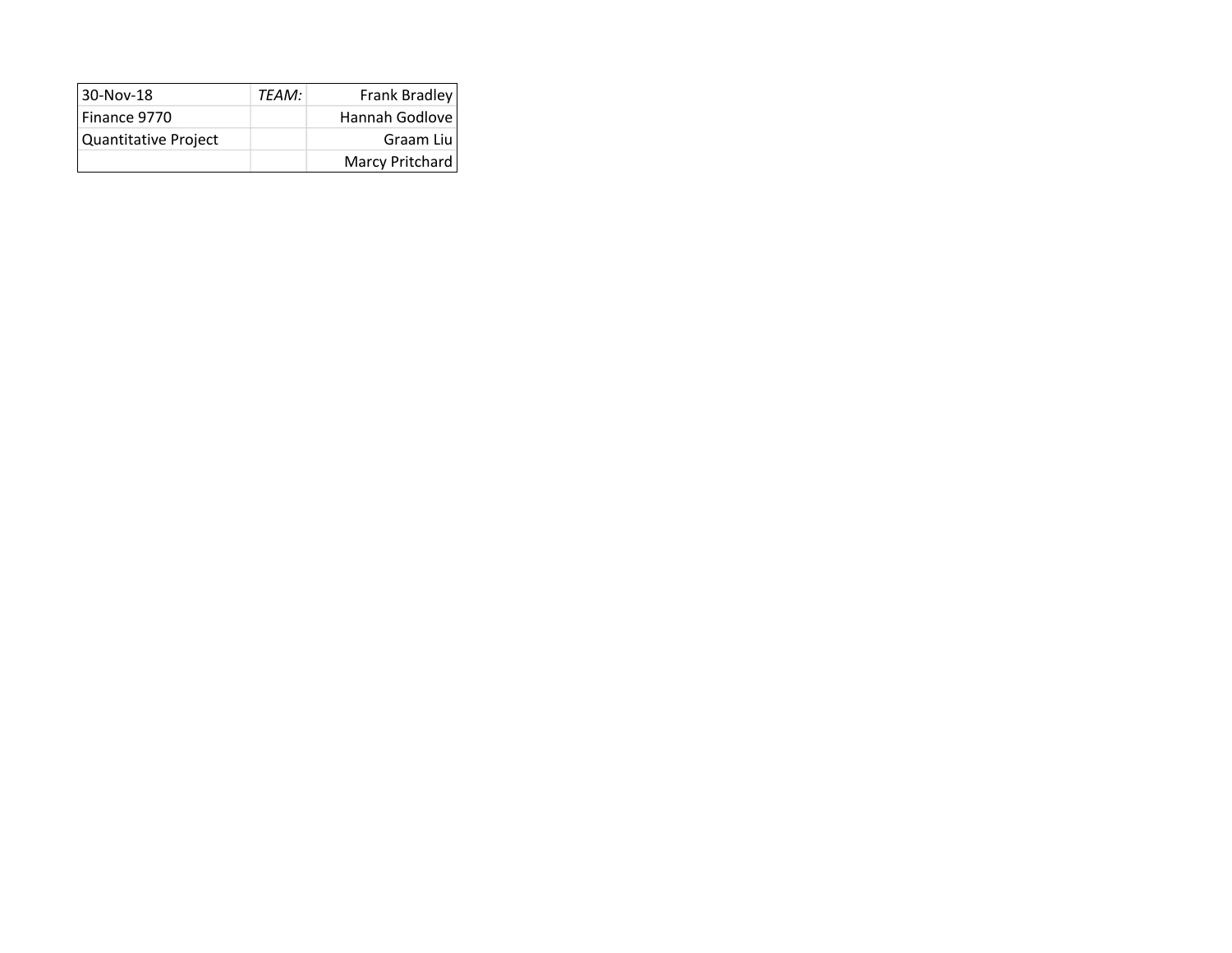| At Specified Date    | Adj Close                    | Monthly Return SPY | Market Return - Risk Free (X) | SPY |
|----------------------|------------------------------|--------------------|-------------------------------|-----|
| 8/1/2013             | 147.55                       |                    |                               |     |
| 9/1/2013             | 151.48                       | 2.66%              | 2.58%                         |     |
| 10/1/2013            | 159.27                       | 5.14%              | 5.06%                         |     |
| 11/1/2013            | 163.99                       | 2.96%              | 2.88%                         |     |
| 12/1/2013            | 167.33                       | 2.04%              | 1.96%                         |     |
| 1/1/2014             | 162.31                       | $-3.00%$           | $-3.08%$                      |     |
| 2/1/2014             | 169.70                       | 4.55%              | 4.47%                         |     |
| 3/1/2014             | 170.36                       | 0.39%              | 0.30%                         |     |
|                      |                              |                    |                               |     |
| 4/1/2014             | 172.30                       | 1.14%              | 1.06%                         |     |
| 5/1/2014             | 176.30                       | 2.32%              | 2.24%                         |     |
| 6/1/2014             | 179.08                       | 1.58%              | 1.49%                         |     |
| 7/1/2014             | 177.52                       | $-0.87%$           | $-0.95%$                      |     |
| 8/1/2014             | 184.52                       | 3.95%              | 3.86%                         |     |
| 9/1/2014             | 181.13                       | $-1.84%$           | $-1.92%$                      |     |
| 10/1/2014            | 186.26                       | 2.83%              | 2.75%                         |     |
| 11/1/2014            | 191.38                       | 2.75%              | 2.66%                         |     |
| 12/1/2014            | 189.85                       | $-0.80%$           | $-0.88%$                      |     |
| 1/1/2015             | 185.24                       | $-2.43%$           | $-2.51%$                      |     |
| 2/1/2015             | 195.65                       | 5.62%              | 5.54%                         |     |
| 3/1/2015             | 191.72                       | $-2.01%$           | $-2.09%$                      |     |
| 4/1/2015             | 194.47                       | 1.43%              | 1.35%                         |     |
| 5/1/2015             | 196.97                       | 1.29%              | 1.20%                         |     |
| 6/1/2015             | 192.07                       | $-2.49%$           | $-2.57%$                      |     |
| 7/1/2015             | 197.28                       | 2.71%              | 2.63%                         |     |
| 8/1/2015             | 186.70                       | $-5.36%$           | $-5.45%$                      |     |
| 9/1/2015             | 179.60                       | $-3.80%$           | $-3.88%$                      |     |
| 10/1/2015            | 196.84                       | 9.60%              | 9.51%                         |     |
| 11/1/2015            | 196.65                       | $-0.10%$           | $-0.18%$                      |     |
| 12/1/2015            | 192.11                       | $-2.31%$           | $-2.39%$                      |     |
| 1/1/2016             | 183.63                       | $-4.41%$           | $-4.50%$                      |     |
| 2/1/2016             | 183.48                       | $-0.08%$           | $-0.17%$                      |     |
| 3/1/2016             | 194.81                       | 6.18%              | 6.10%                         |     |
| 4/1/2016             | 196.59                       | 0.91%              | 0.83%                         |     |
| 5/1/2016             | 199.93                       | 1.70%              | 1.62%                         |     |
| 6/1/2016             | 199.59                       | $-0.17%$           | $-0.25%$                      |     |
| 7/1/2016             | 207.95                       | 4.19%              | 4.10%                         |     |
| 8/1/2016             | 208.20                       | 0.12%              | 0.04%                         |     |
| 9/1/2016             | 207.16                       | $-0.50%$           | $-0.58%$                      |     |
| 10/1/2016            | 204.60                       | $-1.24%$           | $-1.32%$                      |     |
| 11/1/2016            | 212.14                       | 3.68%              | 3.60%                         |     |
| 12/1/2016            | 215.17                       | 1.43%              | 1.35%                         |     |
| 1/1/2017             | 220.31                       | 2.39%              | 2.31%                         |     |
| 2/1/2017             | 228.97                       | 3.93%              | 3.85%                         |     |
| 3/1/2017             | 228.26                       | $-0.31%$           | $-0.39%$                      |     |
|                      | 231.53                       | 1.43%              | 1.35%                         |     |
| 4/1/2017             | 234.80                       | 1.41%              | 1.33%                         |     |
| 5/1/2017             |                              |                    |                               |     |
| 6/1/2017             | 235.15                       | 0.15%              | 0.07%                         |     |
| 7/1/2017             | 241.15                       | 2.55%              | 2.47%                         |     |
| 8/1/2017             | 241.85                       | 0.29%              | 0.21%                         |     |
| 9/1/2017             | 245.51                       | 1.51%              | 1.43%                         |     |
| 10/1/2017            | 252.54                       | 2.86%              | 2.78%                         |     |
| 11/1/2017            | 260.26                       | 3.06%              | 2.97%                         |     |
| 12/1/2017            | 262.08                       | 0.70%              | 0.61%                         |     |
| 1/1/2018             | 278.26                       | 6.18%              | 6.09%                         |     |
| 2/1/2018             | 268.14                       | $-3.64%$           | $-3.72%$                      |     |
| 3/1/2018             | 259.75                       | $-3.13%$           | $-3.21%$                      |     |
| 4/1/2018             | 262.14                       | 0.92%              | 0.84%                         |     |
| 5/1/2018             | 268.51                       | 2.43%              | 2.35%                         |     |
| 6/1/2018             | 268.85                       | 0.13%              | 0.04%                         |     |
| 7/1/2018             | 280.06                       | 4.17%              | 4.09%                         |     |
| 8/1/2018             | 289.00                       | 3.19%              | 3.11%                         |     |
| 9/1/2018             | 289.41                       | 0.14%              | 0.06%                         |     |
|                      |                              |                    |                               |     |
|                      | SPY Mean Monthly Re          | 1.15%              |                               |     |
|                      | <b>SPY Standard Deviatio</b> | 0.02841            |                               |     |
| 30-Nov-18            | TFAM:                        | Frank Bradley      |                               |     |
| Finance 9770         |                              | Hannah Godlove     |                               |     |
| Quantitative Project |                              | Graam Liu          |                               |     |
|                      |                              | Marcy Pritchard    |                               |     |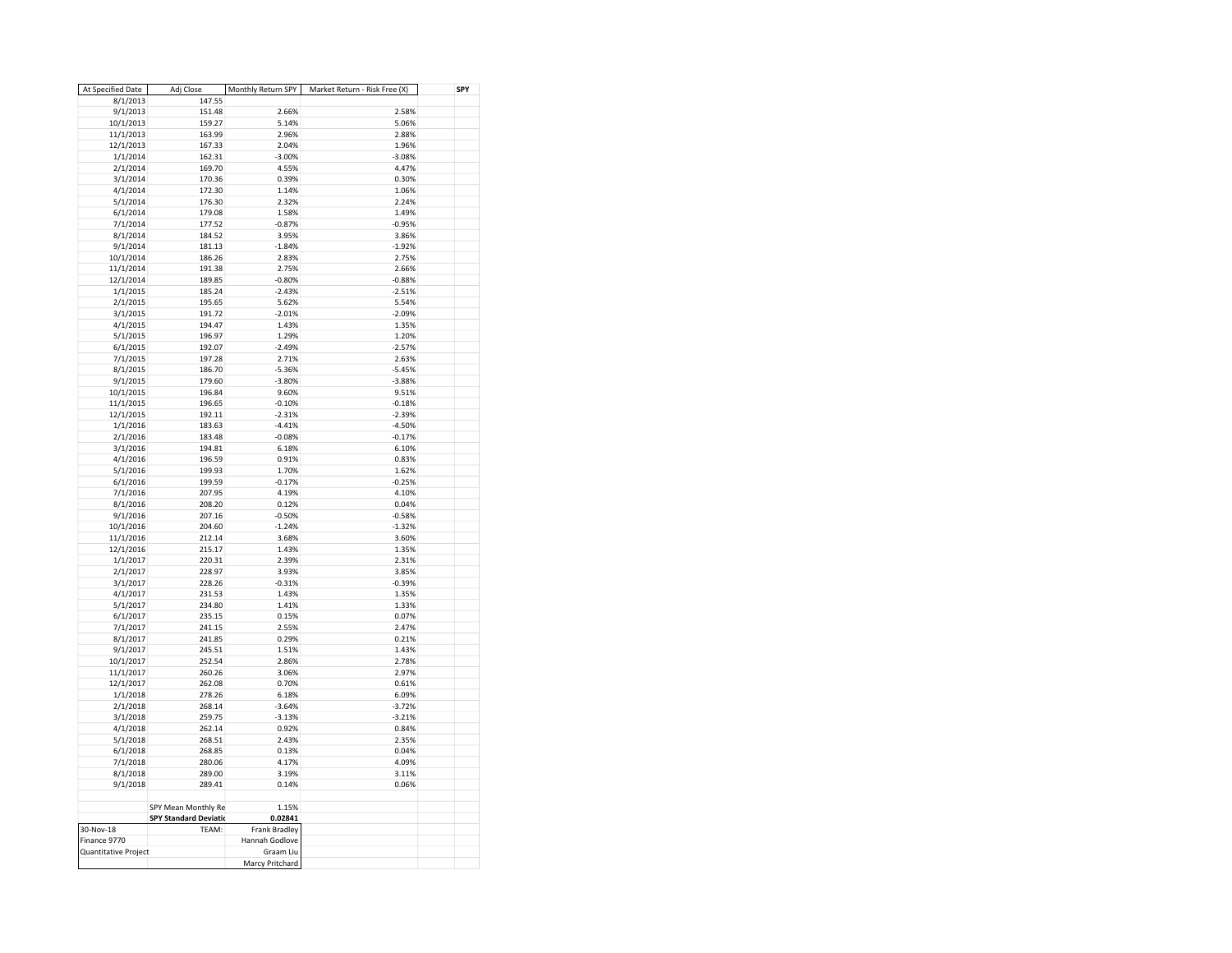| Date                           | Adj Close                  | Monthly Return SPLV | Return SPLV-Risk Free Rate (Y) | <b>SPLV</b> | Risk Free Rate 0.0008333333333 |
|--------------------------------|----------------------------|---------------------|--------------------------------|-------------|--------------------------------|
| $8/1/2013$ \$                  | 27.16                      |                     |                                |             |                                |
| $9/1/2013$ \$                  | 27.71                      | 2.02%               | 1.94%                          |             |                                |
| 10/1/2013 \$                   | 29.00                      | 4.64%               | 4.56%                          |             |                                |
| 11/1/2013 \$                   | 29.33                      | 1.13%               | 1.05%                          |             |                                |
| $12/1/2013$ \$                 | 29.66                      | 1.13%               | 1.05%                          |             |                                |
| $1/1/2014$ \$                  | 28.90                      | $-2.57%$            | $-2.65%$                       |             |                                |
| $2/1/2014$ \$                  | 29.99                      | 3.78%               | 3.70%                          |             |                                |
| $3/1/2014$ \$                  | 30.63                      | 2.14%               | 2.06%                          |             |                                |
| $4/1/2014$ \$                  | 31.20                      | 1.86%               | 1.77%                          |             |                                |
| $5/1/2014$ \$                  | 31.54                      | 1.07%               | 0.99%                          |             |                                |
| $6/1/2014$ \$                  | 32.24                      | 2.21%               | 2.13%                          |             |                                |
| $7/1/2014$ \$                  | 30.95                      | $-4.00%$            | $-4.08%$                       |             |                                |
| $8/1/2014$ \$                  | 32.14                      | 3.84%               | 3.76%                          |             |                                |
| $9/1/2014$ \$                  | 31.87                      | $-0.84%$            | $-0.93%$                       |             |                                |
|                                | 33.42                      | 4.88%               | 4.80%                          |             |                                |
| 10/1/2014 \$                   |                            | 2.87%               |                                |             |                                |
| 11/1/2014 \$                   | 34.38                      |                     | 2.79%                          |             |                                |
| 12/1/2014 \$                   | 34.79                      | 1.19%               | 1.11%                          |             |                                |
| $1/1/2015$ \$                  | 34.60                      | $-0.56%$            | $-0.65%$                       |             |                                |
| $2/1/2015$ \$                  | 35.10                      | 1.45%               | 1.37%                          |             |                                |
| $3/1/2015$ \$                  | 34.98                      | $-0.34%$            | $-0.43%$                       |             |                                |
| $4/1/2015$ \$                  | 34.26                      | $-2.04%$            | $-2.13%$                       |             |                                |
| $5/1/2015$ \$                  | 34.58                      | 0.94%               | 0.85%                          |             |                                |
| $6/1/2015$ \$                  | 34.00                      | $-1.69%$            | $-1.78%$                       |             |                                |
| $7/1/2015$ \$                  | 35.46                      | 4.29%               | 4.21%                          |             |                                |
| $8/1/2015$ \$                  | 33.68                      | $-5.01%$            | $-5.10%$                       |             |                                |
| 9/1/2015                       | \$<br>33.54                | $-0.42%$            | $-0.50%$                       |             |                                |
| $10/1/2015$ \$                 | 35.86                      | 6.94%               | 6.85%                          |             |                                |
| 11/1/2015 \$                   | 36.25                      | 1.08%               | 1.00%                          |             |                                |
| $12/1/2015$ \$                 | 36.19                      | $-0.16%$            | $-0.24%$                       |             |                                |
| $1/1/2016$ \$                  | 35.55                      | $-1.77%$            | $-1.85%$                       |             |                                |
| $2/1/2016$ \$                  | 35.90                      | 0.99%               | 0.90%                          |             |                                |
| $3/1/2016$ \$                  | 38.06                      | 6.00%               | 5.92%                          |             |                                |
| $4/1/2016$ \$                  | 37.76                      | $-0.79%$            | $-0.87%$                       |             |                                |
| $5/1/2016$ \$                  | 38.39                      | 1.68%               | 1.59%                          |             |                                |
| $6/1/2016$ \$                  | 40.59                      | 5.71%               | 5.63%                          |             |                                |
| 7/1/2016 \$                    | 40.70                      | 0.27%               | 0.19%                          |             |                                |
| $8/1/2016$ \$                  | 39.92                      | $-1.91%$            | $-1.99%$                       |             |                                |
| $9/1/2016$ \$                  | 39.56                      | $-0.90%$            | $-0.98%$                       |             |                                |
| $10/1/2016$ \$                 | 38.64                      | $-2.33%$            | $-2.41%$                       |             |                                |
| 11/1/2016 \$                   | 38.84                      | 0.51%               | 0.43%                          |             |                                |
| 12/1/2016 \$                   | 39.85                      | 2.60%               | 2.51%                          |             |                                |
| $1/1/2017$ \$                  | 40.15                      | 0.75%               | 0.67%                          |             |                                |
| $2/1/2017$ \$                  | 41.89                      | 4.35%               | 4.27%                          |             |                                |
| $3/1/2017$ \$                  | 41.88                      | $-0.02%$            | $-0.11%$                       |             |                                |
|                                | 42.32                      | 1.03%               | 0.95%                          |             |                                |
| $4/1/2017$ \$<br>$5/1/2017$ \$ | 43.47                      | 2.72%               |                                |             |                                |
|                                |                            |                     | 2.64%                          |             |                                |
| $6/1/2017$ \$                  | 43.34                      | $-0.30%$            | $-0.38%$                       |             |                                |
| 7/1/2017 \$                    | 43.93                      | 1.37%               | 1.29%                          |             |                                |
| $8/1/2017$ \$                  | 44.26                      | 0.76%               | 0.68%                          |             |                                |
| $9/1/2017$ \$                  | 44.61                      | 0.78%               | 0.70%                          |             |                                |
| $10/1/2017$ \$                 | 45.41                      | 1.80%               | 1.72%                          |             |                                |
| $11/1/2017$ \$                 | 47.18                      | 3.88%               | 3.80%                          |             |                                |
| 12/1/2017 \$                   | 46.76                      | $-0.88%$            | $-0.96%$                       |             |                                |
| $1/1/2018$ \$                  | 47.90                      | 2.44%               | 2.36%                          |             |                                |
| $2/1/2018$ \$                  | 45.83                      | $-4.34%$            | $-4.42%$                       |             |                                |
| $3/1/2018$ \$                  | 46.22                      | 0.87%               | 0.79%                          |             |                                |
| $4/1/2018$ \$                  | 45.94                      | $-0.61%$            | $-0.69%$                       |             |                                |
| $5/1/2018$ \$                  | 46.24                      | 0.65%               | 0.57%                          |             |                                |
| $6/1/2018$ \$                  | 46.91                      | 1.44%               | 1.36%                          |             |                                |
| $7/1/2018$ \$                  | 48.57                      | 3.55%               | 3.46%                          |             |                                |
| $8/1/2018$ \$                  | 49.44                      | 1.78%               | 1.69%                          |             |                                |
| $9/1/2018$ \$                  | 49.26                      | $-0.35%$            | $-0.43%$                       |             |                                |
|                                |                            |                     |                                |             |                                |
|                                | SPLV Mean Monthly          | 1.01%               |                                |             |                                |
|                                | <b>SPLV Standard Devia</b> | 0.02439             |                                |             |                                |
| 30-Nov-18                      | TEAM:                      | Frank Bradley       |                                |             |                                |
| Finance 9770                   |                            | Hannah Godlove      |                                |             |                                |
| Quantitative Project           |                            | Graam Liu           |                                |             |                                |
|                                |                            | Marcy Pritchard     |                                |             |                                |
|                                |                            |                     |                                |             |                                |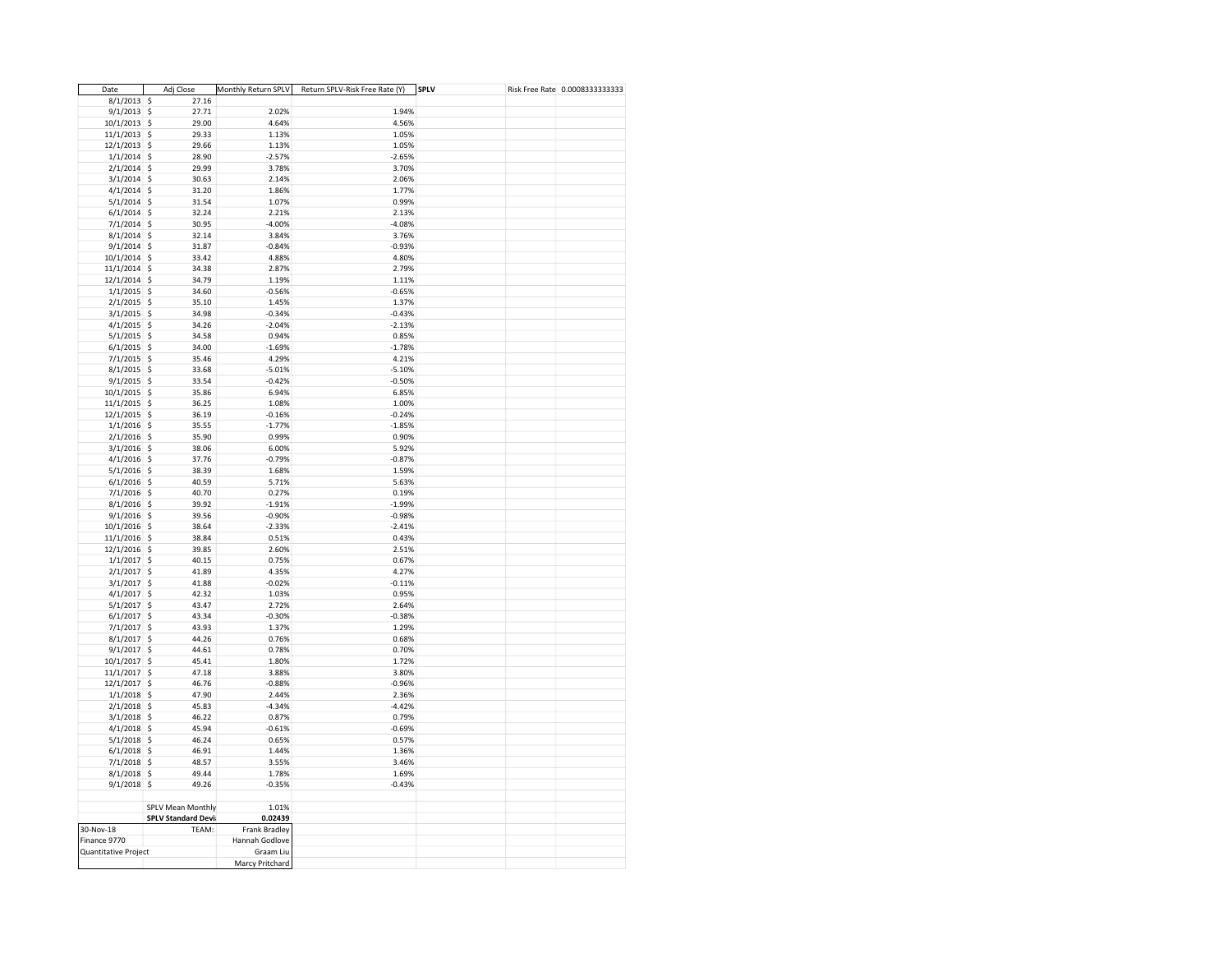| <b>SUMMARY OUTPUT</b>                 | <b>SPLV</b>                                                                          |              |                             |         |                                              |  |  |
|---------------------------------------|--------------------------------------------------------------------------------------|--------------|-----------------------------|---------|----------------------------------------------|--|--|
|                                       |                                                                                      |              |                             |         |                                              |  |  |
| <b>Regression Statistics</b>          |                                                                                      |              |                             |         |                                              |  |  |
| Multiple R                            | 0.744521604                                                                          |              |                             |         |                                              |  |  |
| R Square                              | 0.5543124189                                                                         |              |                             |         |                                              |  |  |
| Adjusted R Square                     | 0.5467583921                                                                         |              |                             |         |                                              |  |  |
| <b>Standard Error</b>                 | 0.01642206385                                                                        |              |                             |         |                                              |  |  |
| <b>Observations</b>                   | 61                                                                                   |              |                             |         |                                              |  |  |
|                                       |                                                                                      |              |                             |         |                                              |  |  |
| <b>ANOVA</b>                          |                                                                                      |              |                             |         |                                              |  |  |
|                                       | df                                                                                   | SS.          | МS                          | F       | Significance F                               |  |  |
| Regression                            | 1.                                                                                   |              | 0.01978930.019789373.379726 |         | 0                                            |  |  |
| Residual                              |                                                                                      |              | 59 0.0159113 0.0002696      |         |                                              |  |  |
| Total                                 |                                                                                      | 60 0.0357007 |                             |         |                                              |  |  |
|                                       |                                                                                      |              |                             |         |                                              |  |  |
|                                       | Coefficients                                                                         | andard Erri  | t Stat                      | P-value | Lower 95% Upper 95% ower 95.0% pper 95.0%    |  |  |
| <b>Intercept Alpha</b>                | 0.002446630697 0.00224811.0882824 0.280896(-0.002051922 0.0069451-0.002051 0.0069451 |              |                             |         |                                              |  |  |
| X Variable Beta                       | 0.6392020331 0.07461918.5661967                                                      |              |                             |         | 0 0.4898895254 0.7885145 0.4898895 0.7885145 |  |  |
|                                       |                                                                                      |              |                             |         |                                              |  |  |
| <b>SPLV Standard Deviation (Sigma</b> | 0.02439                                                                              |              |                             |         |                                              |  |  |
| Correlation                           | 0.7445                                                                               |              |                             |         |                                              |  |  |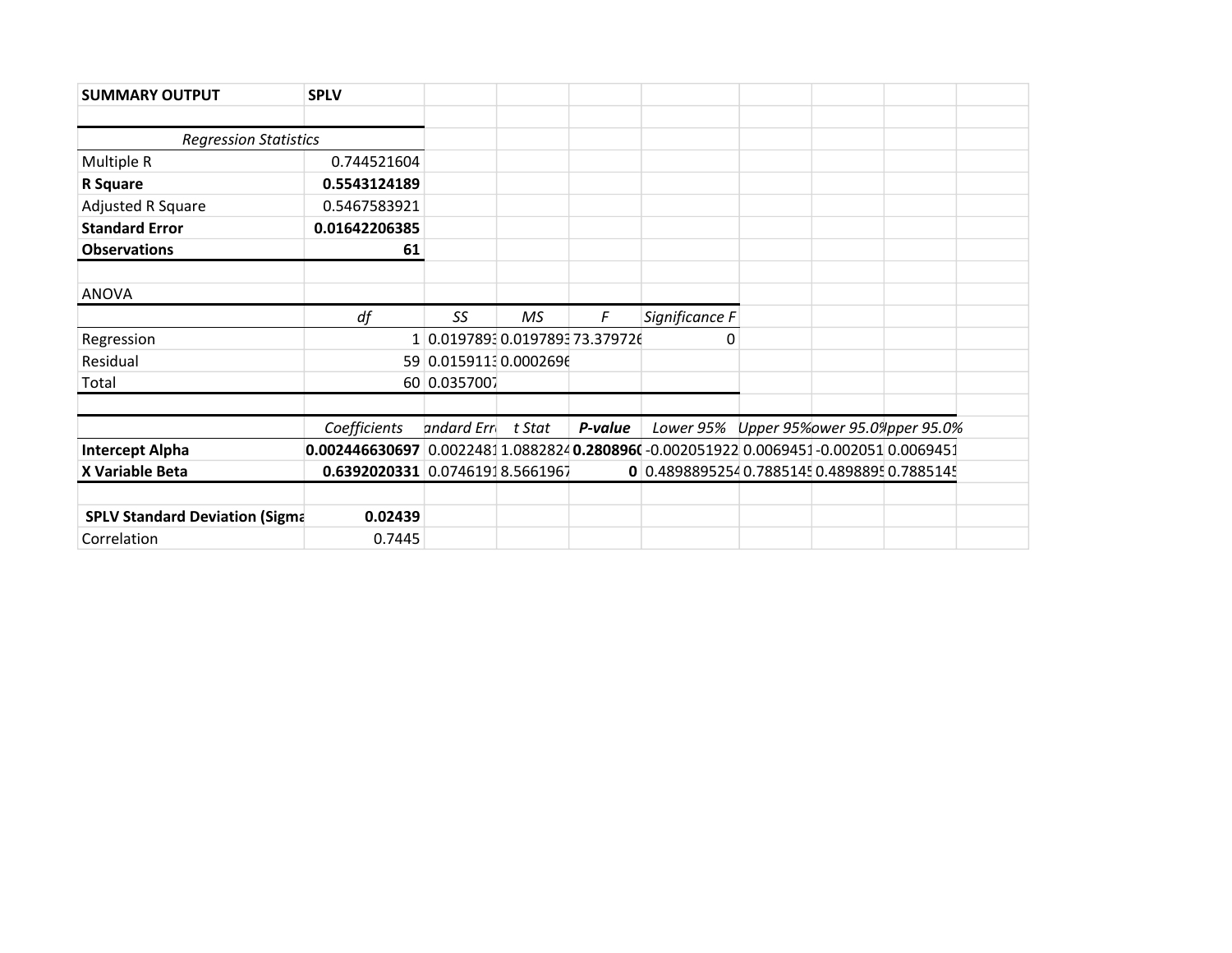|                | Market Return - Risk Free (X) Return SPLV-Risk Free Rate (Y) |                      |          |                                                |       |       |       |       |  |
|----------------|--------------------------------------------------------------|----------------------|----------|------------------------------------------------|-------|-------|-------|-------|--|
| 2.58%          | 1.94%                                                        |                      |          | Scatter Diagram for Regression of SPLV vs. SPY |       |       |       |       |  |
| 5.06%          | 4.56%                                                        |                      |          |                                                |       |       |       |       |  |
| 2.88%          | 1.05%                                                        | 7.50%                |          |                                                |       |       |       |       |  |
| 1.96%          | 1.05%                                                        |                      |          |                                                |       |       | ٠     |       |  |
| $-3.08%$       | $-2.65%$                                                     | 5.00%                |          |                                                |       |       |       |       |  |
| 4.47%          | 3.70%                                                        |                      |          |                                                |       |       | ٠.    |       |  |
| 0.30%          | 2.06%                                                        | 2.50%                |          |                                                |       |       |       |       |  |
| 1.06%          | 1.77%                                                        |                      | ٠        |                                                |       |       |       |       |  |
| 2.24%          | 0.99%                                                        | 0.00%                |          |                                                |       |       |       |       |  |
| 1.49%          | 2.13%                                                        |                      |          |                                                |       |       |       |       |  |
| $-0.95%$       | $-4.08%$                                                     | $-2.50%$             |          |                                                |       |       |       |       |  |
| 3.86%          | 3.76%                                                        |                      |          | ٠                                              |       |       |       |       |  |
| $-1.92%$       | $-0.93%$                                                     | $-5.00%$             |          |                                                |       |       |       |       |  |
| 2.75%          | 4.80%                                                        |                      |          |                                                |       |       |       |       |  |
| 2.66%          | 2.79%                                                        | $-7.50%$<br>$-5.00%$ | $-2.50%$ |                                                | 0.00% | 2.50% | 5.00% |       |  |
| $-0.88%$       | 1.11%                                                        |                      |          |                                                |       |       |       | 7.50% |  |
| $-2.51%$       | $-0.65%$                                                     |                      |          |                                                |       |       |       |       |  |
| 5.54%          | 1.37%                                                        |                      |          |                                                |       |       |       |       |  |
| $-2.09%$       | $-0.43%$                                                     |                      |          |                                                |       |       |       |       |  |
| 1.35%          | $-2.13%$                                                     |                      |          |                                                |       |       |       |       |  |
| 1.20%          | 0.85%                                                        |                      |          |                                                |       |       |       |       |  |
| $-2.57%$       | $-1.78%$                                                     |                      |          |                                                |       |       |       |       |  |
| 2.63%          | 4.21%                                                        |                      |          |                                                |       |       |       |       |  |
| $-5.45%$       | $-5.10%$                                                     |                      |          |                                                |       |       |       |       |  |
| $-3.88%$       | $-0.50%$                                                     |                      |          |                                                |       |       |       |       |  |
| 9.51%          | 6.85%                                                        |                      |          |                                                |       |       |       |       |  |
| $-0.18%$       | 1.00%                                                        |                      |          |                                                |       |       |       |       |  |
| $-2.39%$       | $-0.24%$                                                     |                      |          |                                                |       |       |       |       |  |
| $-4.50%$       | $-1.85%$                                                     |                      |          |                                                |       |       |       |       |  |
| $-0.17%$       | 0.90%                                                        |                      |          |                                                |       |       |       |       |  |
| 6.10%          | 5.92%                                                        |                      |          |                                                |       |       |       |       |  |
| 0.83%<br>1.62% | $-0.87%$                                                     |                      |          |                                                |       |       |       |       |  |
| $-0.25%$       | 1.59%<br>5.63%                                               |                      |          |                                                |       |       |       |       |  |
| 4.10%          | 0.19%                                                        |                      |          |                                                |       |       |       |       |  |
| 0.04%          | $-1.99%$                                                     |                      |          |                                                |       |       |       |       |  |
| $-0.58%$       | $-0.98%$                                                     |                      |          |                                                |       |       |       |       |  |
| $-1.32%$       | $-2.41%$                                                     |                      |          |                                                |       |       |       |       |  |
| 3.60%          | 0.43%                                                        |                      |          |                                                |       |       |       |       |  |
| 1.35%          | 2.51%                                                        |                      |          |                                                |       |       |       |       |  |
| 2.31%          | 0.67%                                                        |                      |          |                                                |       |       |       |       |  |
| 3.85%          | 4.27%                                                        |                      |          |                                                |       |       |       |       |  |
| $-0.39%$       | $-0.11%$                                                     |                      |          |                                                |       |       |       |       |  |
| 1.35%          | 0.95%                                                        |                      |          |                                                |       |       |       |       |  |
| 1.33%          | 2.64%                                                        |                      |          |                                                |       |       |       |       |  |
| 0.07%          | $-0.38%$                                                     |                      |          |                                                |       |       |       |       |  |
| 2.47%          | 1.29%                                                        |                      |          |                                                |       |       |       |       |  |
| 0.21%          | 0.68%                                                        |                      |          |                                                |       |       |       |       |  |
| 1.43%          | 0.70%                                                        |                      |          |                                                |       |       |       |       |  |
| 2.78%          | 1.72%                                                        |                      |          |                                                |       |       |       |       |  |
| 2.97%          | 3.80%                                                        |                      |          |                                                |       |       |       |       |  |
| 0.61%          | $-0.96%$                                                     |                      |          |                                                |       |       |       |       |  |
| 6.09%          | 2.36%                                                        |                      |          |                                                |       |       |       |       |  |
| $-3.72%$       | $-4.42%$                                                     |                      |          |                                                |       |       |       |       |  |
| $-3.21%$       | 0.79%                                                        |                      |          |                                                |       |       |       |       |  |
| 0.84%          | $-0.69%$                                                     |                      |          |                                                |       |       |       |       |  |
| 2.35%          | 0.57%                                                        |                      |          |                                                |       |       |       |       |  |
| 0.04%          | 1.36%                                                        |                      |          |                                                |       |       |       |       |  |
| 4.09%<br>3.11% | 3.46%<br>1.69%                                               |                      |          |                                                |       |       |       |       |  |
| 0.06%          | $-0.43%$                                                     |                      |          |                                                |       |       |       |       |  |
|                |                                                              |                      |          |                                                |       |       |       |       |  |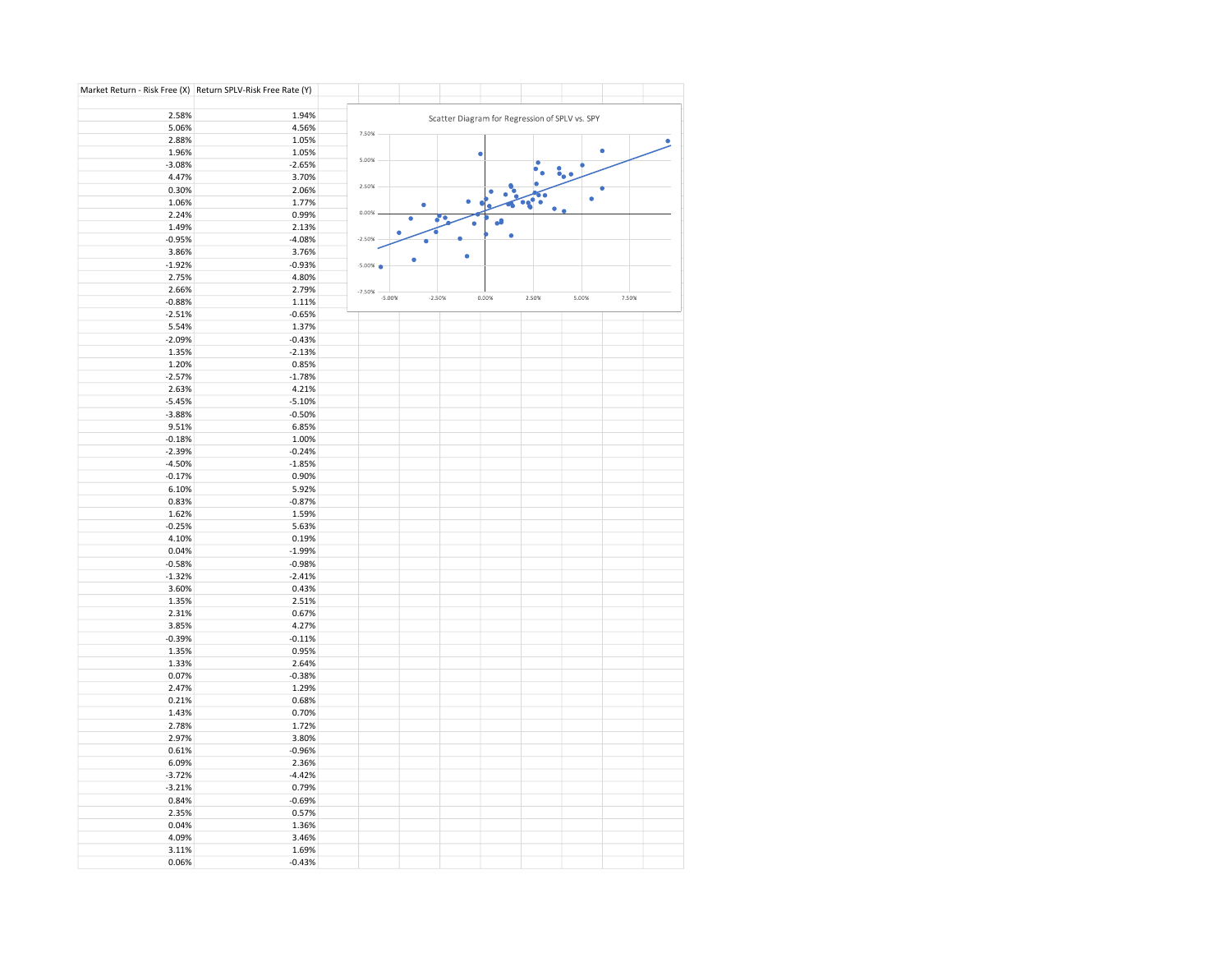| FORD MOTOR CO (F)    |                                      |                     |                                                                                        |          |
|----------------------|--------------------------------------|---------------------|----------------------------------------------------------------------------------------|----------|
| Date                 | Adj Close                            |                     | Monthly Return Monthly Return (F) - Risk Free Rate = (YMarket Return - Risk Free = (X) |          |
| 8/1/2013             | 12.833052                            |                     |                                                                                        |          |
| 9/1/2013             | 13.372057                            | 0.04200131          | 4.12%                                                                                  | 2.58%    |
| 10/1/2013            | 13.562295                            | 0.014226532         | 1.34%                                                                                  | 5.06%    |
| 11/1/2013            | 13.615832                            | 0.003947488         | 0.31%                                                                                  | 2.88%    |
| 12/1/2013            | 12.300487                            | $-0.096604086$      | $-9.74%$                                                                               | 1.96%    |
|                      |                                      | $-0.030460339$      | $-3.13%$                                                                               | $-3.08%$ |
| 1/1/2014             | 11.92581                             |                     |                                                                                        |          |
| 2/1/2014             | 12.366936                            | 0.036989186         | 3.62%                                                                                  | 4.47%    |
| 3/1/2014             | 12.535686                            | 0.013645255         | 1.28%                                                                                  | 0.30%    |
| 4/1/2014             | 12.977647                            | 0.035256228         | 3.44%                                                                                  | 1.06%    |
| 5/1/2014             | 13.313924                            | 0.025912016         | 2.51%                                                                                  | 2.24%    |
| 6/1/2014             | 13.961802                            | 0.048661687         | 4.78%                                                                                  | 1.49%    |
| 7/1/2014             | 13.783636                            | $-0.01276096$       | $-1.36%$                                                                               | $-0.95%$ |
| 8/1/2014             | 14.200507                            | 0.030243907         | 2.94%                                                                                  | 3.86%    |
| 9/1/2014             | 12.063498                            | $-0.150488218$      | $-15.13%$                                                                              | $-1.92%$ |
| 10/1/2014            | 11.492543                            | $-0.047329141$      | $-4.82%$                                                                               | 2.75%    |
| 11/1/2014            | 12.94448                             | 0.126337313         | 12.55%                                                                                 | 2.66%    |
| 12/1/2014            | 12.75521                             | $-0.014621677$      | $-1.55%$                                                                               | $-0.88%$ |
|                      |                                      |                     |                                                                                        |          |
| 1/1/2015             | 12.105103                            | $-0.050967957$      | $-5.18%$                                                                               | $-2.51%$ |
| 2/1/2015             | 13.583669                            | 0.122144025         | 12.13%                                                                                 | 5.54%    |
| 3/1/2015             | 13.417406                            | -0.012239918        | $-1.31%$                                                                               | $-2.09%$ |
| 4/1/2015             | 13.13476                             | $-0.021065622$      | $-2.19%$                                                                               | 1.35%    |
| 5/1/2015             | 12.729929                            | $-0.030821347$      | $-3.17%$                                                                               | 1.20%    |
| 6/1/2015             | 12.595666                            | $-0.010547034$      | $-1.14%$                                                                               | $-2.57%$ |
| 7/1/2015             | 12.444617                            | $-0.011992141$      | $-1.28%$                                                                               | 2.63%    |
| 8/1/2015             | 11.75796                             | $-0.05517703$       | $-5.60%$                                                                               | $-5.45%$ |
| 9/1/2015             | 11.50364                             | $-0.021629602$      | $-2.25%$                                                                               | $-3.88%$ |
| 10/1/2015            | 12.554821                            | 0.09137812          | 9.05%                                                                                  | 9.51%    |
|                      |                                      | $-0.022563842$      | $-2.34%$                                                                               |          |
| 11/1/2015            | 12.271536                            |                     |                                                                                        | $-0.18%$ |
| 12/1/2015            | 12.066011                            | $-0.016748107$      | $-1.76%$                                                                               | $-2.39%$ |
| 1/1/2016             | 10.224852                            | $-0.152590529$      | $-15.34%$                                                                              | $-4.50%$ |
| 2/1/2016             | 10.845669                            | 0.060716478         | 5.99%                                                                                  | $-0.17%$ |
| 3/1/2016             | 11.703959                            | 0.079136658         | 7.83%                                                                                  | 6.10%    |
| 4/1/2016             | 11.755977                            | 0.004444479         | 0.36%                                                                                  | 0.83%    |
| 5/1/2016             | 11.824283                            | 0.005810321         | 0.50%                                                                                  | 1.62%    |
| 6/1/2016             | 11.017881                            | $-0.068198807$      | $-6.90%$                                                                               | $-0.25%$ |
| 7/1/2016             | 11.096768                            | 0.007159907         | 0.63%                                                                                  | 4.10%    |
| 8/1/2016             | 11.165276                            | 0.006173689         | 0.53%                                                                                  | 0.04%    |
| 9/1/2016             | 10.695625                            | $-0.042063537$      | $-4.29%$                                                                               | $-0.58%$ |
| 10/1/2016            | 10.4032                              | $-0.027340618$      | $-2.82%$                                                                               | $-1.32%$ |
|                      |                                      |                     |                                                                                        |          |
| 11/1/2016            | 10.730187                            | 0.031431386         | 3.06%                                                                                  | 3.60%    |
| 12/1/2016            | 10.882707                            | 0.014214105         | 1.34%                                                                                  | 1.35%    |
| 1/1/2017             | 11.089056                            | 0.018961183         | 1.81%                                                                                  | 2.31%    |
| 2/1/2017             | 11.376906                            | 0.025958026         | 2.51%                                                                                  | 3.85%    |
| 3/1/2017             | 10.56881                             | -0.071029505        | $-7.19%$                                                                               | $-0.39%$ |
| 4/1/2017             | 10.414455                            | $-0.014604766$      | $-1.54%$                                                                               | 1.35%    |
| 5/1/2017             | 10.232738                            | $-0.017448537$      | $-1.83%$                                                                               | 1.33%    |
| 6/1/2017             | 10.297153                            | 0.006294992         | 0.55%                                                                                  | 0.07%    |
| 7/1/2017             | 10.324759                            | 0.002680935         | 0.18%                                                                                  | 2.47%    |
| 8/1/2017             | 10.280269                            | $-0.004309059$      | $-0.51%$                                                                               | 0.21%    |
|                      |                                      | 0.085222186         | 8.44%                                                                                  |          |
| 9/1/2017             | 11.156376                            |                     |                                                                                        | 1.43%    |
| 10/1/2017            | 11.435985                            | 0.025062709         | 2.42%                                                                                  | 2.78%    |
| 11/1/2017            | 11.813888                            | 0.033045077         | 3.22%                                                                                  | 2.97%    |
| 12/1/2017            | 11.785579                            | $-0.002396248$      | $-0.32%$                                                                               | 0.61%    |
| 1/1/2018             | 10.351305                            | $-0.121697373$      | $-12.25%$                                                                              | 6.09%    |
| 2/1/2018             | 10.142195                            | $-0.020201318$      | $-2.10%$                                                                               | $-3.72%$ |
| 3/1/2018             | 10.591472                            | 0.044297807         | 4.35%                                                                                  | $-3.21%$ |
| 4/1/2018             | 10.744417                            | 0.014440391         | 1.36%                                                                                  | 0.84%    |
| 5/1/2018             | 11.188882                            | 0.041367065         | 4.05%                                                                                  | 2.35%    |
| 6/1/2018             | 10.723889                            | $-0.041558486$      | $-4.24%$                                                                               | 0.04%    |
| 7/1/2018             | 9.726092                             | $-0.093044324$      | $-9.39%$                                                                               | 4.09%    |
|                      | 9.312705                             | $-0.042502888$      |                                                                                        |          |
| 8/1/2018             |                                      |                     | $-4.33%$                                                                               | 3.11%    |
| 9/1/2018             | 9.086764                             | $-0.024261587$      | $-2.51%$                                                                               | 0.06%    |
|                      |                                      |                     |                                                                                        |          |
| Mean Monthly Return: | Standard Deviation of Monthly Return | $-0.41%$<br>0.05483 |                                                                                        |          |
|                      |                                      |                     |                                                                                        |          |
| 30-Nov-18            | TEAM:                                | Frank Bradley       |                                                                                        |          |
| Finance 9770         |                                      | Hannah Godlove      |                                                                                        |          |
| Quantitative Project |                                      | Graam Liu           |                                                                                        |          |
|                      |                                      | Marcy Pritchard     |                                                                                        |          |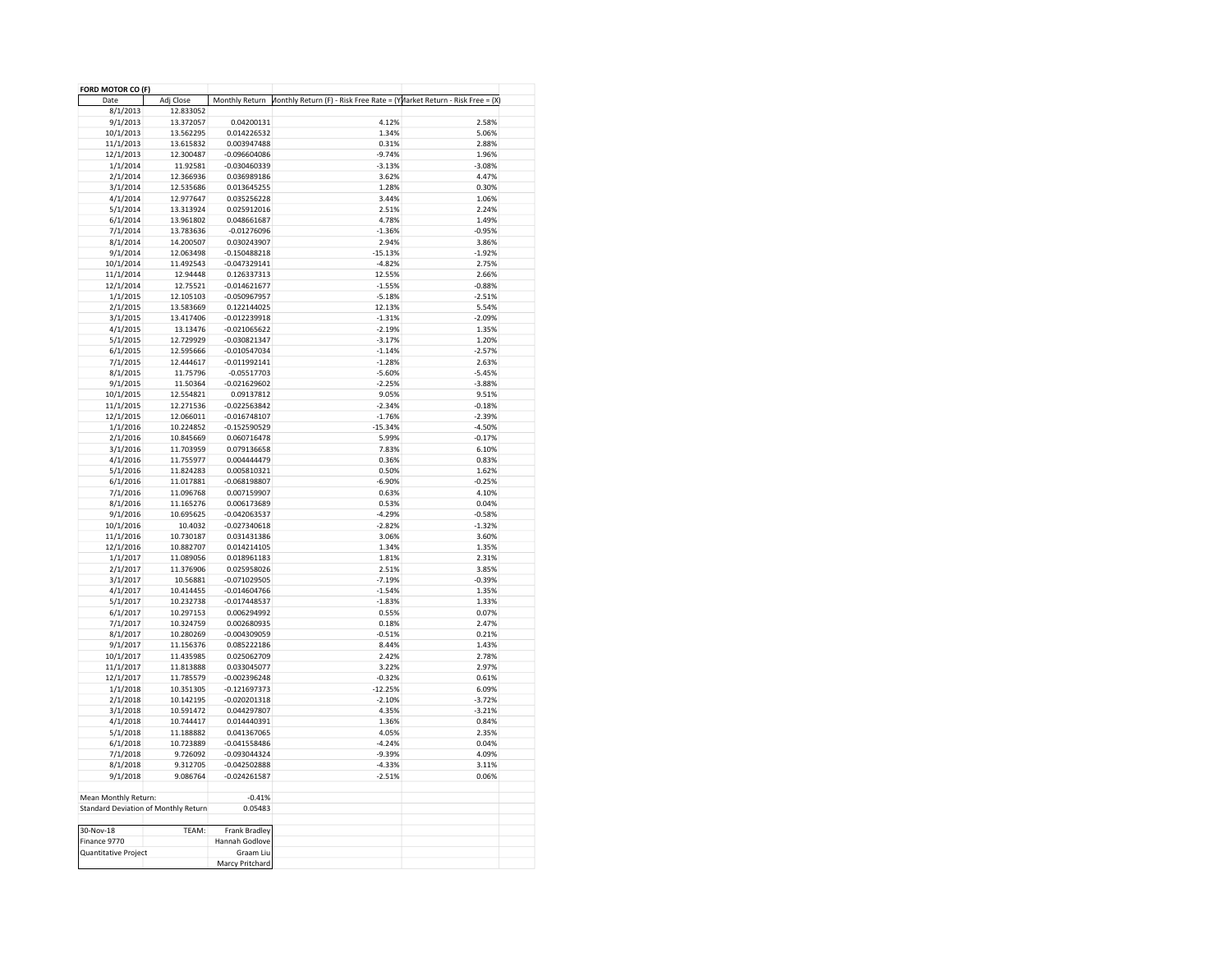| <b>SUMMARY OUTPUT</b>        |             | <b>FORD</b>                                       |        |         |                |  |                                                                                                                |
|------------------------------|-------------|---------------------------------------------------|--------|---------|----------------|--|----------------------------------------------------------------------------------------------------------------|
|                              |             |                                                   |        |         |                |  |                                                                                                                |
| <b>Regression Statistics</b> |             |                                                   |        |         |                |  |                                                                                                                |
| Multiple R                   | 0.429806551 |                                                   |        |         |                |  |                                                                                                                |
| R Square                     | 0.184733672 |                                                   |        |         |                |  |                                                                                                                |
| Adjusted R Square            | 0.170915598 |                                                   |        |         |                |  |                                                                                                                |
| <b>Standard Error</b>        | 0.049928822 |                                                   |        |         |                |  |                                                                                                                |
| <b>Observations</b>          | 61          |                                                   |        |         |                |  |                                                                                                                |
|                              |             |                                                   |        |         |                |  |                                                                                                                |
| <b>ANOVA</b>                 |             |                                                   |        |         |                |  |                                                                                                                |
|                              | df          | SS                                                | MS.    | F       | Significance F |  |                                                                                                                |
| Regression                   |             | 1 0.033327383 0.033327383 13.36898909 0.000546403 |        |         |                |  |                                                                                                                |
| Residual                     |             | 59 0.147080353 0.002492887                        |        |         |                |  |                                                                                                                |
| Total                        |             | 60 0.180407737                                    |        |         |                |  |                                                                                                                |
|                              |             |                                                   |        |         |                |  |                                                                                                                |
|                              |             | Coefficients tandard Errol                        | t Stat | P-value | Lower 95%      |  | Upper 95% Lower 95.0% Upper 95.0%                                                                              |
| <b>Intercept Alpha</b>       |             |                                                   |        |         |                |  | $-0.01381184$ $0.006835186$ $-2.02069771$ $0.04785717$ $-0.02748902$ $-0.00013466$ $-0.02748902$ $-0.00013466$ |
| X Variable Beta              |             |                                                   |        |         |                |  | 0.8295125830.2268682353.6563628230.0005464030.3755502911.2834748750.3755502911.283474875                       |
|                              |             |                                                   |        |         |                |  |                                                                                                                |
|                              |             |                                                   |        |         |                |  |                                                                                                                |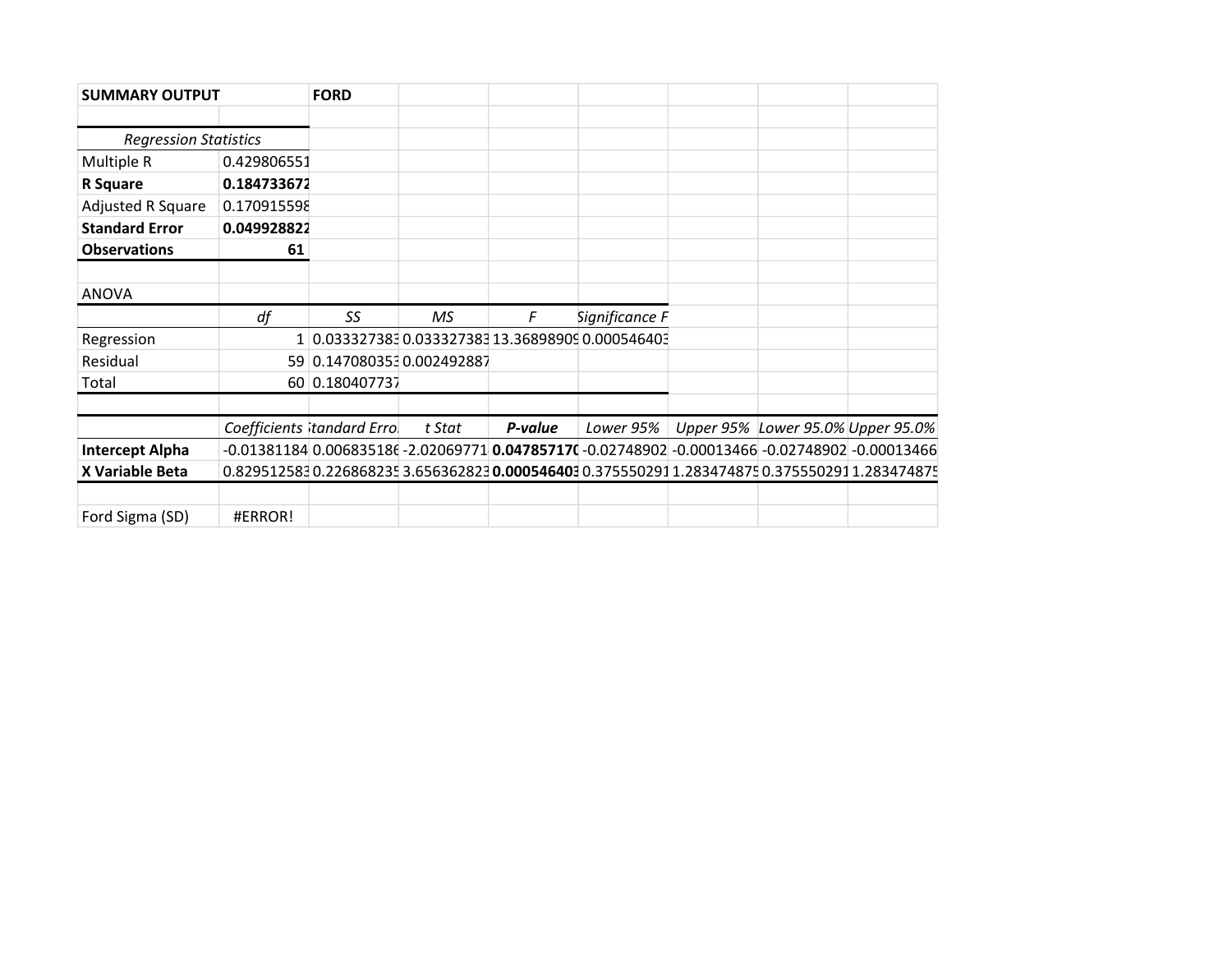| <b>BANK OF AMERICA (BAC)</b> |                         |                 |                                                                                     |          |
|------------------------------|-------------------------|-----------------|-------------------------------------------------------------------------------------|----------|
| Date                         | Adj Close               |                 | Mean Monthly Return Monthly Return (BAC) - RF = (Y) Market Return - Risk Free = (X) |          |
| 8/1/2013                     | 13.236951               |                 |                                                                                     |          |
| 9/1/2013                     | 12.936962               | $-0.022662998$  | $-2.35%$                                                                            | 2.58%    |
| 10/1/2013                    | 13.105528               | 0.013029798     | 1.22%                                                                               | 5.06%    |
| 11/1/2013                    | 14.841048               | 0.132426561     | 13.16%                                                                              | 2.88%    |
| 12/1/2013                    | 14.606521               | $-0.01580259$   | $-1.66%$                                                                            | 1.96%    |
| 1/1/2014                     | 15.723619               | 0.076479403     | 7.56%                                                                               | $-3.08%$ |
| 2/1/2014                     | 15.517101               | $-0.013134254$  | $-1.40%$                                                                            | 4.47%    |
|                              |                         |                 |                                                                                     |          |
| 3/1/2014                     | 16.146044               | 0.040532249     | 3.97%                                                                               | 0.30%    |
| 4/1/2014                     | 14.220774               | $-0.119240973$  | $-12.01%$                                                                           | 1.06%    |
| 5/1/2014                     | 14.220774               | $\mathbf 0$     | $-0.08%$                                                                            | 2.24%    |
| 6/1/2014                     | 14.436809               | 0.015191508     | 1.44%                                                                               | 1.49%    |
| 7/1/2014                     | 14.333312               | $-0.007168966$  | $-0.80%$                                                                            | $-0.95%$ |
| 8/1/2014                     | 15.122818               | 0.055081896     | 5.42%                                                                               | 3.86%    |
| 9/1/2014                     | 16.025112               | 0.059664409     | 5.88%                                                                               | $-1.92%$ |
| 10/1/2014                    | 16.178221               | 0.009554317     | 0.87%                                                                               | 2.75%    |
| 11/1/2014                    | 16.065084               | $-0.006993167$  | $-0.78%$                                                                            | 2.66%    |
| 12/1/2014                    | 16.866451               | 0.049882528     | 4.90%                                                                               | $-0.88%$ |
| 1/1/2015                     | 14.324981               | $-0.150681966$  | $-15.15%$                                                                           | $-2.51%$ |
|                              | 14.949041               |                 | 4.27%                                                                               |          |
| 2/1/2015                     |                         | 0.043564456     |                                                                                     | 5.54%    |
| 3/1/2015                     | 14.551911               | -0.026565584    | $-2.74%$                                                                            | $-2.09%$ |
| 4/1/2015                     | 15.109606               | 0.03832452      | 3.75%                                                                               | 1.35%    |
| 5/1/2015                     | 15.650249               | 0.03578141      | 3.49%                                                                               | 1.20%    |
| 6/1/2015                     | 16.143471               | 0.031515281     | 3.07%                                                                               | $-2.57%$ |
| 7/1/2015                     | 17.010046               | 0.053679596     | 5.28%                                                                               | 2.63%    |
| 8/1/2015                     | 15.640108               | $-0.080536996$  | $-8.14%$                                                                            | $-5.45%$ |
| 9/1/2015                     | 14.821954               | $-0.052311276$  | $-5.31%$                                                                            | $-3.88%$ |
| 10/1/2015                    | 16.014965               | 0.080489455     | 7.97%                                                                               | 9.51%    |
| 11/1/2015                    | 16.63533                | 0.038736582     | 3.79%                                                                               | $-0.18%$ |
| 12/1/2015                    | 16.062685               | $-0.034423423$  | $-3.53%$                                                                            | $-2.39%$ |
|                              | 13.533323               | $-0.157468194$  | $-15.83%$                                                                           | $-4.50%$ |
| 1/1/2016                     |                         |                 |                                                                                     |          |
| 2/1/2016                     | 11.982829               | $-0.11456861$   | $-11.54%$                                                                           | $-0.17%$ |
| 3/1/2016                     | 12.939922               | 0.07987204      | 7.90%                                                                               | 6.10%    |
| 4/1/2016                     | 13.988327               | 0.081020968     | 8.02%                                                                               | 0.83%    |
| 5/1/2016                     | 14.209296               | 0.015796671     | 1.50%                                                                               | 1.62%    |
| 6/1/2016                     | 12.748977               | $-0.102772087$  | $-10.36%$                                                                           | $-0.25%$ |
| 7/1/2016                     | 13.968297               | 0.095640615     | 9.48%                                                                               | 4.10%    |
| 8/1/2016                     | 15.55889                | 0.113871648     | 11.30%                                                                              | 0.04%    |
| 9/1/2016                     | 15.156744               | -0.025846702    | $-2.67%$                                                                            | $-0.58%$ |
| 10/1/2016                    | 15.979956               | 0.054313248     | 5.35%                                                                               | $-1.32%$ |
|                              | 20.454342               | 0.279999895     | 27.92%                                                                              | 3.60%    |
| 11/1/2016                    |                         |                 |                                                                                     |          |
| 12/1/2016                    | 22.445221               | 0.09733283      | 9.65%                                                                               | 1.35%    |
| 1/1/2017                     | 22.007786               | $-0.019489004$  | $-2.03%$                                                                            | 2.31%    |
| 2/1/2017                     | 23.990818               | 0.090105929     | 8.93%                                                                               | 3.85%    |
| 3/1/2017                     | 22.931253               | -0.044165439    | -4.50%                                                                              | -0.39%   |
| 4/1/2017                     | 22.757397               | -0.007581618    | -0.84%                                                                              | 1.35%    |
| 5/1/2017                     | 21.850609               | $-0.039845858$  | $-4.07%$                                                                            | 1.33%    |
| 6/1/2017                     | 23.732119               | 0.086107897     | 8.53%                                                                               | 0.07%    |
| 7/1/2017                     | 23.595167               | $-0.005770745$  | $-0.66%$                                                                            | 2.47%    |
| 8/1/2017                     | 23.370169               | $-0.009535766$  | $-1.04%$                                                                            | 0.21%    |
|                              | 24.915417               | 0.066120532     |                                                                                     | 1.43%    |
| 9/1/2017                     |                         |                 | 6.53%                                                                               |          |
| 10/1/2017                    | 26.931065               | 0.080899629     | 8.01%                                                                               | 2.78%    |
| 11/1/2017                    | 27.697996               | 0.028477559     | 2.76%                                                                               | 2.97%    |
| 12/1/2017                    | 29.149065               | 0.052388953     | 5.16%                                                                               | 0.61%    |
| 1/1/2018                     | 31.597902               | 0.084010825     | 8.32%                                                                               | 6.09%    |
| 2/1/2018                     | 31.696646               | 0.003125018     | 0.23%                                                                               | $-3.72%$ |
| 3/1/2018                     | 29.613159               | -0.065732097    | -6.66%                                                                              | -3.21%   |
| 4/1/2018                     | 29.6549                 | 0.001409542     | 0.06%                                                                               | 0.84%    |
| 5/1/2018                     | 28.782698               | $-0.029411733$  | $-3.02%$                                                                            | 2.35%    |
|                              |                         |                 |                                                                                     |          |
| 6/1/2018                     | 28.054386               | $-0.025303813$  | $-2.61%$                                                                            | 0.04%    |
| 7/1/2018                     | 30.731443               | 0.095423831     | 9.46%                                                                               | 4.09%    |
| 8/1/2018                     | 30.781204               | 0.001619221     | 0.08%                                                                               | 3.11%    |
| 9/1/2018                     | 29.318274               | $-0.047526731$  | $-4.84%$                                                                            | 0.06%    |
|                              |                         |                 |                                                                                     |          |
|                              | Mean Monthly Return:    | 1.57%           |                                                                                     |          |
|                              | Standard Deviation of N | 0.07289         |                                                                                     |          |
|                              |                         |                 |                                                                                     |          |
| 30-Nov-18                    | TEAM:                   | Frank Bradley   |                                                                                     |          |
|                              |                         |                 |                                                                                     |          |
| Finance 9770                 |                         | Hannah Godlove  |                                                                                     |          |
| Quantitative Project         |                         | Graam Liu       |                                                                                     |          |
|                              |                         | Marcy Pritchard |                                                                                     |          |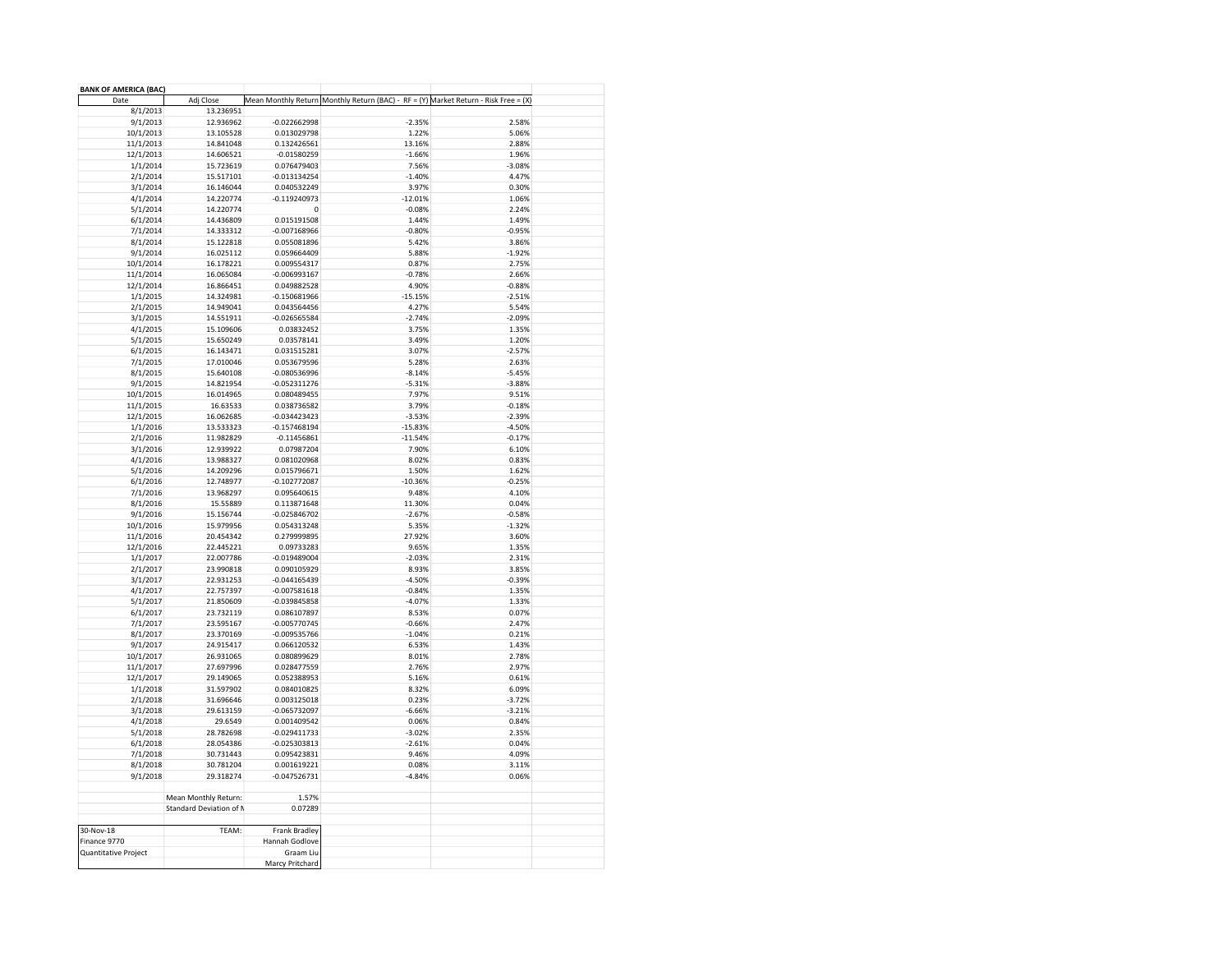| <b>SUMMARY OUTPUT</b>        | <b>BAC</b>  |                            |        |         |                                                   |  |                                                                                            |
|------------------------------|-------------|----------------------------|--------|---------|---------------------------------------------------|--|--------------------------------------------------------------------------------------------|
|                              |             |                            |        |         |                                                   |  |                                                                                            |
| <b>Regression Statistics</b> |             |                            |        |         |                                                   |  |                                                                                            |
| Multiple R                   | 0.471706000 |                            |        |         |                                                   |  |                                                                                            |
| R Square                     | 0.222506551 |                            |        |         |                                                   |  |                                                                                            |
| Adjusted R Square            | 0.209328696 |                            |        |         |                                                   |  |                                                                                            |
| <b>Standard Error</b>        | 0.064817562 |                            |        |         |                                                   |  |                                                                                            |
| Observations                 | 61          |                            |        |         |                                                   |  |                                                                                            |
|                              |             |                            |        |         |                                                   |  |                                                                                            |
| <b>ANOVA</b>                 |             |                            |        |         |                                                   |  |                                                                                            |
|                              | df          | SS                         | MS.    | F       | Significance F                                    |  |                                                                                            |
| Regression                   |             |                            |        |         | 1 0.070938738 0.070938738 16.88488378 0.000124289 |  |                                                                                            |
| Residual                     |             | 59 0.247877665 0.004201316 |        |         |                                                   |  |                                                                                            |
| Total                        |             | 60 0.318816403             |        |         |                                                   |  |                                                                                            |
|                              |             |                            |        |         |                                                   |  |                                                                                            |
|                              |             | Coefficients tandard Erro  | t Stat | P-value | Lower 95%                                         |  | Upper 95% Lower 95.0% Upper 95.0%                                                          |
| <b>Intercept Alpha</b>       |             |                            |        |         |                                                   |  | 0.0019486530.0088734340.2196052710.826936606-0.01580704 0.019704354-0.01580704 0.019704354 |
| X Variable Beta              |             |                            |        |         |                                                   |  | 1.2102193650.294520182 4.1091220210.0001242890.6208858421.7995528880.6208858421.799552888  |
|                              |             |                            |        |         |                                                   |  |                                                                                            |
| BAC Sigma (SD)               | #ERROR!     |                            |        |         |                                                   |  |                                                                                            |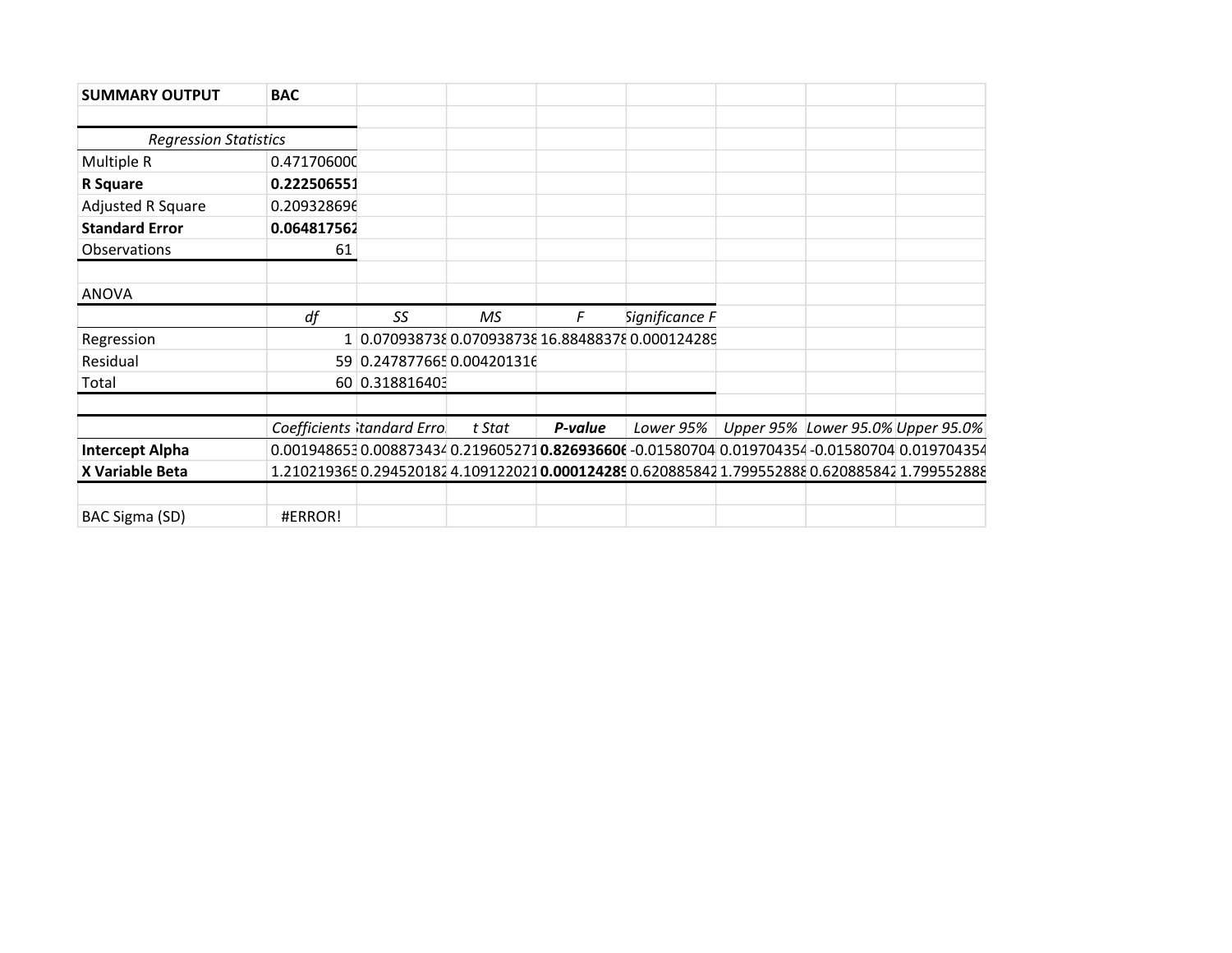| JNJ                                   |            |                             |                                                                                          |          |
|---------------------------------------|------------|-----------------------------|------------------------------------------------------------------------------------------|----------|
| Date                                  | Adj Close  |                             | Monthly Return Monthly Return (F) - Risk Free Rate = (Y) Market Return - Risk Free = (X) |          |
| 8/1/2013                              | 74.750031  |                             |                                                                                          |          |
| 9/1/2013                              | 75.557259  | 0.01079903231               | 1.00%                                                                                    | 2.58%    |
| 10/1/2013                             | 80.716995  | 0.06828908391               | 6.75%                                                                                    | 5.06%    |
|                                       |            | 0.02213589592               | 2.13%                                                                                    |          |
| 11/1/2013                             | 82.503738  |                             |                                                                                          | 2.88%    |
| 12/1/2013                             | 80.385292  | $-0.02567696993$            | $-2.65%$                                                                                 | 1.96%    |
| 1/1/2014                              | 77.646973  | $-0.03406492571$            | $-3.49%$                                                                                 | $-3.08%$ |
| 2/1/2014                              | 80.850464  | 0.04125712666               | 4.04%                                                                                    | 4.47%    |
| 3/1/2014                              | 86.833359  | 0.07399951347               | 7.32%                                                                                    | 0.30%    |
| 4/1/2014                              | 89.538322  | 0.03115119617               | 3.03%                                                                                    | 1.06%    |
| 5/1/2014                              | 89.688591  | 0.001678264643              | 0.08%                                                                                    | 2.24%    |
| 6/1/2014                              | 93.126511  | 0.03833174277               | 3.75%                                                                                    | 1.49%    |
| 7/1/2014                              | 89.094185  | $-0.04329944241$            | $-4.41%$                                                                                 | $-0.95%$ |
| 8/1/2014                              | 92.334305  | 0.03636735664               | 3.55%                                                                                    | 3.86%    |
| 9/1/2014                              | 95.521851  | 0.03452179556               | 3.37%                                                                                    | $-1.92%$ |
|                                       |            |                             |                                                                                          |          |
| 10/1/2014                             | 96.588295  | 0.0111643984                | 1.03%                                                                                    | 2.75%    |
| 11/1/2014                             | 97.009499  | 0.004360818254              | 0.35%                                                                                    | 2.66%    |
| 12/1/2014                             | 94.321945  | -0.02770402927              | $-2.85%$                                                                                 | $-0.88%$ |
| 1/1/2015                              | 90.326103  | -0.04236386347              | $-4.32%$                                                                                 | $-2.51%$ |
| 2/1/2015                              | 92.463821  | 0.0236666692                | 2.28%                                                                                    | 5.54%    |
| 3/1/2015                              | 91.376205  | $-0.01176261145$            | $-1.26%$                                                                                 | $-2.09%$ |
| 4/1/2015                              | 90.104553  | $-0.01391666463$            | $-1.47%$                                                                                 | 1.35%    |
| 5/1/2015                              | 90.958359  | 0.009475725383              | 0.86%                                                                                    | 1.20%    |
| 6/1/2015                              | 89.16964   | $-0.01966525144$            | $-2.05%$                                                                                 | $-2.57%$ |
| 7/1/2015                              | 91.685699  | 0.02821654321               | 2.74%                                                                                    | 2.63%    |
|                                       |            |                             |                                                                                          |          |
| 8/1/2015                              | 85.985664  | $-0.06216929207$            | $-6.30%$                                                                                 | $-5.45%$ |
| 9/1/2015                              |            | 86.062622 0.0008950096611   | 0.01%                                                                                    | $-3.88%$ |
| 10/1/2015                             | 93.143089  | 0.08227110487               | 8.14%                                                                                    | 9.51%    |
| 11/1/2015                             |            | 93.336678  0.002078404336   | 0.12%                                                                                    | $-0.18%$ |
| 12/1/2015                             | 95.399261  | 0.02209831166               | 2.13%                                                                                    | $-2.39%$ |
| 1/1/2016                              | 96.996674  | 0.01674450078               | 1.59%                                                                                    | $-4.50%$ |
| 2/1/2016                              | 97.7118    | 0.007372685789              | 0.65%                                                                                    | $-0.17%$ |
| 3/1/2016                              | 101.216965 | 0.03587248418               | 3.50%                                                                                    | 6.10%    |
| 4/1/2016                              | 104.846542 | 0.03585937397               | 3.50%                                                                                    | 0.83%    |
| 5/1/2016                              | 105.417183 | 0.005442630621              | 0.46%                                                                                    | 1.62%    |
| 6/1/2016                              | 114.281662 | 0.0840895075                | 8.33%                                                                                    | $-0.25%$ |
|                                       | 117.984268 | 0.03239895129               | 3.16%                                                                                    | 4.10%    |
| 7/1/2016                              |            |                             |                                                                                          |          |
| 8/1/2016                              | 112.435066 | $-0.04703340618$            | $-4.79%$                                                                                 | 0.04%    |
| 9/1/2016                              |            | 112.037537 -0.003535631846  | $-0.44%$                                                                                 | $-0.58%$ |
| 10/1/2016                             | 110.007904 | $-0.01811565172$            | $-1.89%$                                                                                 | $-1.32%$ |
| 11/1/2016                             | 105.559799 | $-0.04043441279$            | $-4.13%$                                                                                 | 3.60%    |
| 12/1/2016                             | 110.023193 | 0.04228308544               | 4.14%                                                                                    | 1.35%    |
| 1/1/2017                              | 108.151436 | -0.01701238574              | $-1.78%$                                                                                 | 2.31%    |
| 2/1/2017                              | 116.708054 | 0.07911700775               | 7.83%                                                                                    | 3.85%    |
| 3/1/2017                              | 119.729759 | 0.02589114373               | 2.51%                                                                                    | $-0.39%$ |
| 4/1/2017                              |            | 118.691551 -0.008671261086  | $-0.95%$                                                                                 | 1.35%    |
| 5/1/2017                              | 123.28656  | 0.03871386768               | 3.79%                                                                                    | 1.33%    |
|                                       |            |                             |                                                                                          |          |
| 6/1/2017                              | 128.013535 | 0.03834136503               | 3.75%                                                                                    | 0.07%    |
| 7/1/2017                              | 128.429642 | 0.003250492223              | 0.24%                                                                                    | 2.47%    |
| 8/1/2017                              |            | 128.090942 -0.002637241642  | $-0.35%$                                                                                 | 0.21%    |
| 9/1/2017                              | 126.607521 | $-0.01158099844$            | $-1.24%$                                                                                 | 1.43%    |
| 10/1/2017                             | 135.76152  | 0.0723021739                | 7.15%                                                                                    | 2.78%    |
| 11/1/2017                             |            | 135.683609 -0.0005738813178 | $-0.14%$                                                                                 | 2.97%    |
| 12/1/2017                             | 136.896637 | 0.008940121868              | 0.81%                                                                                    | 0.61%    |
| 1/1/2018                              | 135.397552 | $-0.01095048814$            | $-1.18%$                                                                                 | 6.09%    |
| 2/1/2018                              | 127.25547  | -0.06013463227              | $-6.10%$                                                                                 | $-3.72%$ |
| 3/1/2018                              |            | 126.364433 -0.007001954415  | $-0.78%$                                                                                 | $-3.21%$ |
|                                       |            | $-0.01295351042$            |                                                                                          | 0.84%    |
| 4/1/2018                              | 124.72757  |                             | $-1.38%$                                                                                 |          |
| 5/1/2018                              | 117.9533   | $-0.0543125309$             | $-5.51%$                                                                                 | 2.35%    |
| 6/1/2018                              | 120.536713 | 0.0219019985                | 2.11%                                                                                    | 0.04%    |
| 7/1/2018                              | 131.6427   | 0.0921377954                | 9.13%                                                                                    | 4.09%    |
| 8/1/2018                              | 133.79834  | 0.01637493002               | 1.55%                                                                                    | 3.11%    |
| 9/1/2018                              | 138.169998 | 0.03267348459               | 3.18%                                                                                    | 0.06%    |
|                                       |            |                             |                                                                                          |          |
| Mean Monthly Return:                  |            | 1.08%                       |                                                                                          |          |
| Standard Deviation of Monthly Return: |            | 0.03651                     |                                                                                          |          |
|                                       |            |                             |                                                                                          |          |
| 30-Nov-18                             | TEAM:      |                             |                                                                                          |          |
|                                       |            | Frank Bradley               |                                                                                          |          |
| Finance 9770                          |            | Hannah Godlove              |                                                                                          |          |
| Quantitative Project                  |            | Graam Liu                   |                                                                                          |          |
|                                       |            | Marcy Pritchard             |                                                                                          |          |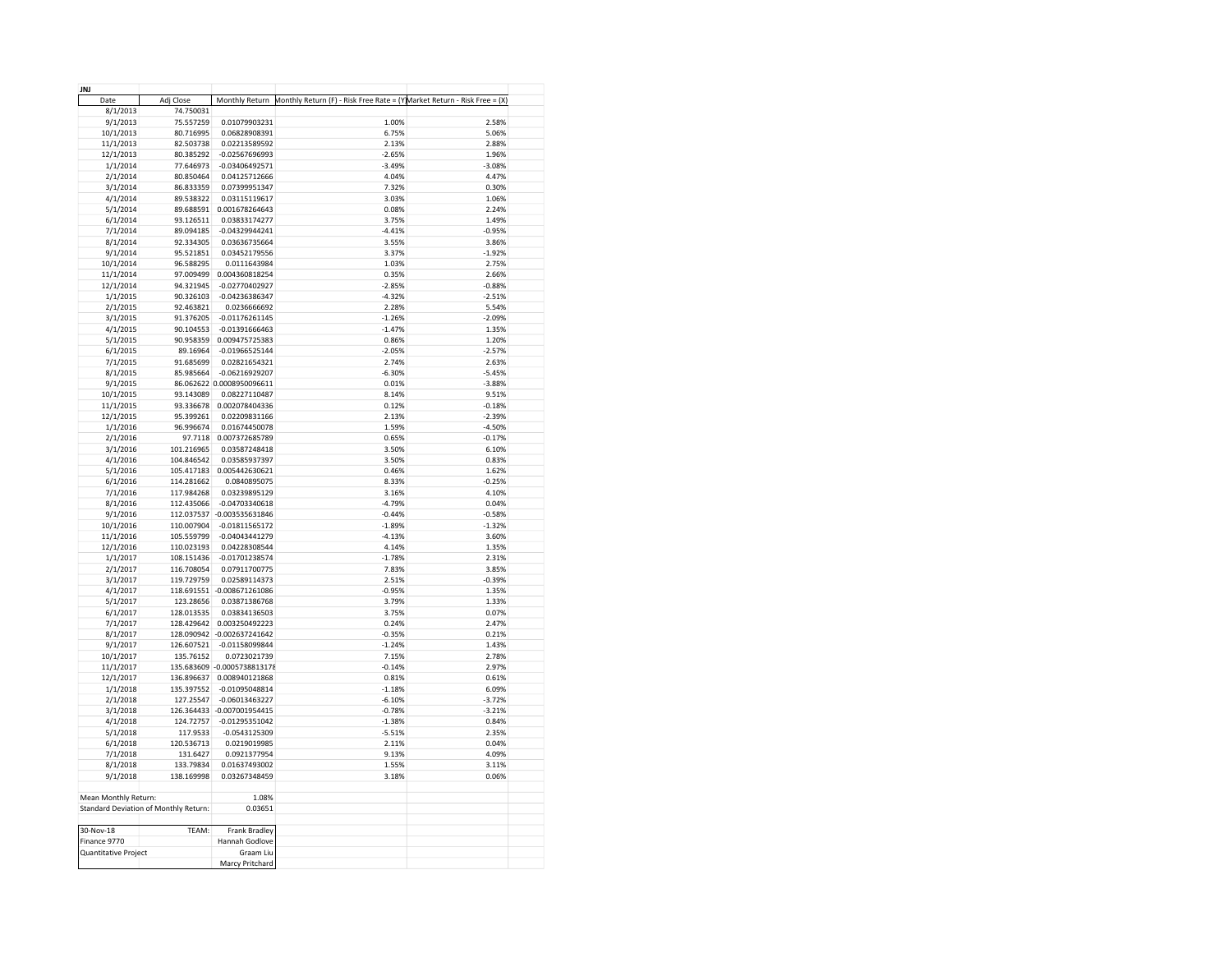| <b>SUMMARY OUTPUT</b>        |                          | JNJ                        |        |         |                                                                                                 |                                   |  |
|------------------------------|--------------------------|----------------------------|--------|---------|-------------------------------------------------------------------------------------------------|-----------------------------------|--|
|                              |                          |                            |        |         |                                                                                                 |                                   |  |
| <b>Regression Statistics</b> |                          |                            |        |         |                                                                                                 |                                   |  |
| Multiple R                   | 0.467593995              |                            |        |         |                                                                                                 |                                   |  |
| R Square                     | 0.218644144              |                            |        |         |                                                                                                 |                                   |  |
|                              | Adjusted R S 0.205400825 |                            |        |         |                                                                                                 |                                   |  |
|                              | Standard Err 0.032546800 |                            |        |         |                                                                                                 |                                   |  |
| Observation!                 | 61                       |                            |        |         |                                                                                                 |                                   |  |
|                              |                          |                            |        |         |                                                                                                 |                                   |  |
| <b>ANOVA</b>                 |                          |                            |        |         |                                                                                                 |                                   |  |
|                              | df                       | SS                         | MS.    | F       | Significance F                                                                                  |                                   |  |
| Regression                   |                          |                            |        |         | 1 0.017488702 0.017488702 16.50976882 0.000144969                                               |                                   |  |
| Residual                     |                          | 59 0.062498360 0.001059294 |        |         |                                                                                                 |                                   |  |
| Total                        |                          | 60 0.079987063             |        |         |                                                                                                 |                                   |  |
|                              |                          |                            |        |         |                                                                                                 |                                   |  |
|                              |                          | Coefficients tandard Errol | t Stat | P-value | Lower 95%                                                                                       | Upper 95% Lower 95.0% Upper 95.0% |  |
| Intercept                    |                          |                            |        |         | 0.0035276380.0044556120.7917293060.431690173-0.005388020.012443297-0.005388020.012443297        |                                   |  |
| X Variable 1                 |                          |                            |        |         | 0.600898567 0.147887229 4.063221482 0.000144969 0.304976904 0.896820229 0.304976904 0.896820229 |                                   |  |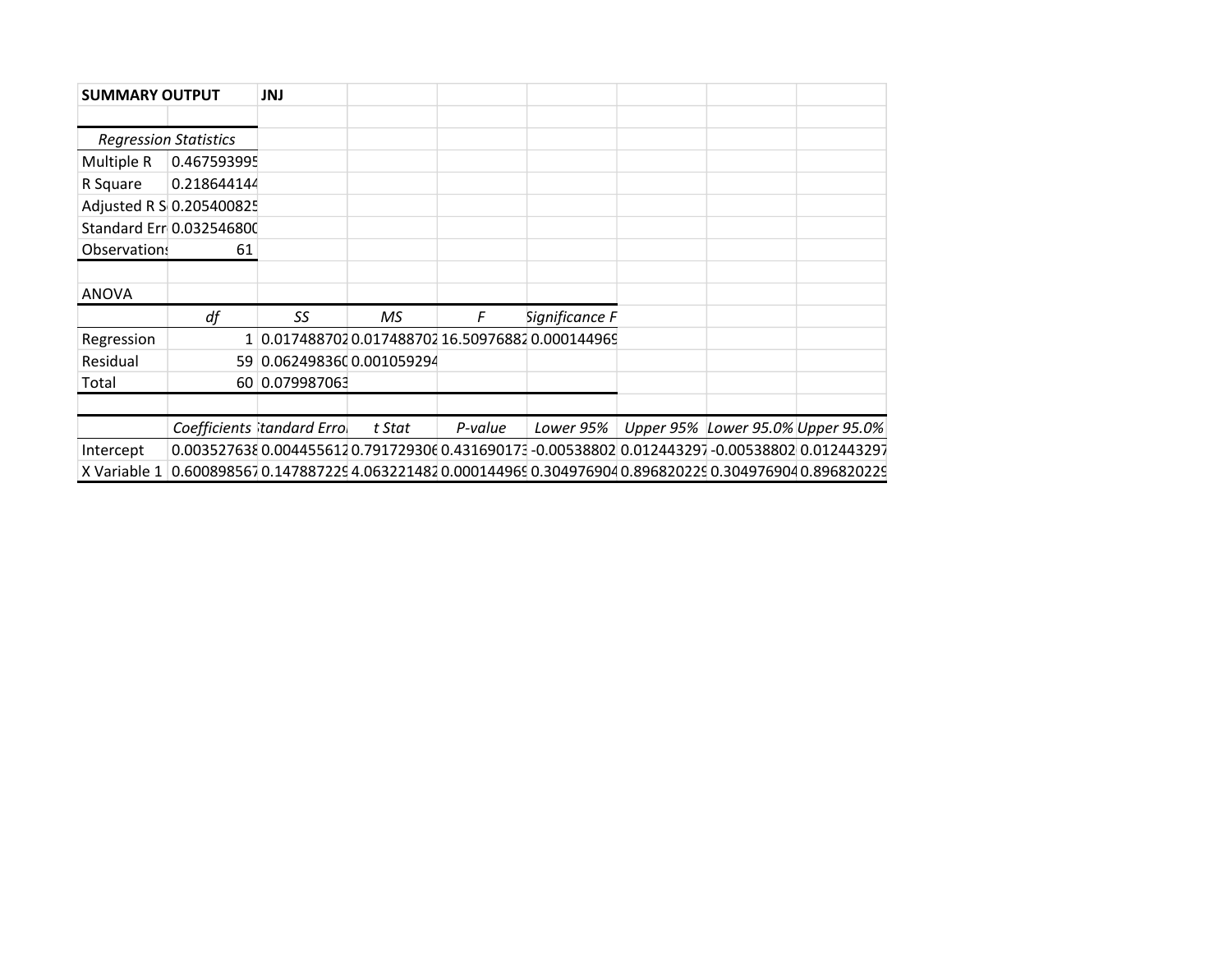| <b>INTC</b>          |                                     |                   |                                                                           |          |  |
|----------------------|-------------------------------------|-------------------|---------------------------------------------------------------------------|----------|--|
| Date                 | Adj Close                           | Monthly Return    | Monthly Return (F) - Risk Free Rate = (Y) Market Return - Risk Free = (X) |          |  |
| 8/1/2013             | 18.634884                           |                   |                                                                           |          |  |
| 9/1/2013             | 19.621964                           | 0.05296947381     | 5.21%                                                                     | 2.58%    |  |
|                      | 20.948925                           | 0.06762630897     | 6.68%                                                                     | 5.06%    |  |
| 10/1/2013            |                                     |                   |                                                                           |          |  |
| 11/1/2013            | 20.40958                            | -0.02574571249    | $-2.66%$                                                                  | 2.88%    |  |
| 12/1/2013            | 22.432579                           | 0.09912007008     | 9.83%                                                                     | 1.96%    |  |
| 1/1/2014             | 21.205528                           | 0.05469950646     | $-5.55%$                                                                  | $-3.08%$ |  |
| 2/1/2014             | 21.39563                            | 0.008964737874    | 0.81%                                                                     | 4.47%    |  |
| 3/1/2014             | 22.51564                            | 0.05234760556     | 5.15%                                                                     | 0.30%    |  |
| 4/1/2014             | 23.283318                           | 0.03409532218     | 3.33%                                                                     | 1.06%    |  |
| 5/1/2014             | 23.832905                           | 0.02360432478     | 2.28%                                                                     | 2.24%    |  |
| 6/1/2014             | 27.187578                           | 0.1407580402      | 13.99%                                                                    | 1.49%    |  |
| 7/1/2014             | 29.818352                           | 0.09676382354     | 9.59%                                                                     | $-0.95%$ |  |
| 8/1/2014             | 30.7246                             | 0.03039228996     | 2.96%                                                                     | 3.86%    |  |
| 9/1/2014             | 30.84041                            | 0.003769292359    | 0.29%                                                                     | $-1.92%$ |  |
| 10/1/2014            | 30.122988                           | -0.02326240151    | $-2.41%$                                                                  | 2.75%    |  |
|                      |                                     | 0.09526608051     | 9.44%                                                                     |          |  |
| 11/1/2014            | 32.992687                           |                   |                                                                           | 2.66%    |  |
| 12/1/2014            | 32.353165                           | -0.0193837501     | $-2.02%$                                                                  | $-0.88%$ |  |
| 1/1/2015             | 29.45573                            | -0.08955646225    | $-9.04%$                                                                  | $-2.51%$ |  |
| 2/1/2015             | 29.642948                           | 0.006355911057    | 0.55%                                                                     | 5.54%    |  |
| 3/1/2015             | 28.077702                           | -0.05280331767    | $-5.36%$                                                                  | $-2.09%$ |  |
| 4/1/2015             | 29.227032                           | 0.04093390549     | 4.01%                                                                     | 1.35%    |  |
| 5/1/2015             | 30.942039                           | 0.05867879434     | 5.78%                                                                     | 1.20%    |  |
| 6/1/2015             | 27.511993                           | $-0.1108539098$   | $-11.17%$                                                                 | $-2.57%$ |  |
| 7/1/2015             | 26.182518                           | -0.04832347115    | $-4.92%$                                                                  | 2.63%    |  |
| 8/1/2015             | 25.811712                           | $-0.01416235062$  | $-1.50%$                                                                  | $-5.45%$ |  |
| 9/1/2015             | 27.485205                           | 0.06483463786     | 6.40%                                                                     | $-3.88%$ |  |
| 10/1/2015            | 30.877542                           | 0.1234241113      | 12.26%                                                                    | 9.51%    |  |
|                      |                                     |                   |                                                                           |          |  |
| 11/1/2015            | 31.70739                            | 0.02687545531     | 2.60%                                                                     | $-0.18%$ |  |
| 12/1/2015            | 31.636873                           | -0.002223992577   | $-0.31%$                                                                  | $-2.39%$ |  |
| 1/1/2016             | 28.486963                           | $-0.09956451764$  | $-10.04%$                                                                 | $-4.50%$ |  |
| 2/1/2016             | 27.173738                           | -0.04609915771    | $-4.69%$                                                                  | $-0.17%$ |  |
| 3/1/2016             | 29.969839                           | 0.1028971796      | 10.21%                                                                    | 6.10%    |  |
| 4/1/2016             | 28.052139                           | $-0.0639876644$   | $-6.48%$                                                                  | 0.83%    |  |
| 5/1/2016             | 29.265755                           | 0.04326286848     | 4.24%                                                                     | 1.62%    |  |
| 6/1/2016             | 30.649206                           | 0.04727200785     | 4.64%                                                                     | $-0.25%$ |  |
| 7/1/2016             | 32.57412                            | 0.06280469386     | 6.20%                                                                     | 4.10%    |  |
| 8/1/2016             | 33.536583                           | 0.02954686113     | 2.87%                                                                     | 0.04%    |  |
| 9/1/2016             | 35.542004                           | 0.05979801222     | 5.90%                                                                     | $-0.58%$ |  |
|                      |                                     |                   | $-7.71%$                                                                  |          |  |
| 10/1/2016            | 32.830456                           | $-0.076291365$    |                                                                           | $-1.32%$ |  |
| 11/1/2016            | 32.670403                           | $-0.00487513789$  | $-0.57%$                                                                  | 3.60%    |  |
| 12/1/2016            | 34.40712                            | 0.05315872596     | 5.23%                                                                     | 1.35%    |  |
| 1/1/2017             | 34.928875                           | 0.01516415788     | 1.43%                                                                     | 2.31%    |  |
| 2/1/2017             | 34.340721                           | 0.01683861848     | $-1.77%$                                                                  | 3.85%    |  |
| 3/1/2017             | 34.46167                            | 0.003522028556    | 0.27%                                                                     | $-0.39%$ |  |
| 4/1/2017             | 34.538105                           | 0.002217971445    | 0.14%                                                                     | 1.35%    |  |
| 5/1/2017             | 34.499882                           | $-0.001106690712$ | $-0.19%$                                                                  | 1.33%    |  |
| 6/1/2017             | 32.47493                            | $-0.05869446162$  | $-5.95%$                                                                  | 0.07%    |  |
| 7/1/2017             | 34.140064                           | 0.05127444463     | 5.04%                                                                     | 2.47%    |  |
| 8/1/2017             | 33.755062                           | -0.01127713176    | $-1.21%$                                                                  | 0.21%    |  |
| 9/1/2017             | 36.926838                           | 0.09396445487     | 9.31%                                                                     | 1.43%    |  |
|                      |                                     |                   |                                                                           |          |  |
| 10/1/2017            | 44.112446                           | 0.1945903952      | 19.38%                                                                    | 2.78%    |  |
| 11/1/2017            | 43.482128                           | $-0.01428889253$  | $-1.51%$                                                                  | 2.97%    |  |
| 12/1/2017            | 45.026932                           | 0.03552733206     | 3.47%                                                                     | 0.61%    |  |
| 1/1/2018             | 46.958332                           | 0.04289432822     | 4.21%                                                                     | 6.09%    |  |
| 2/1/2018             | 48.080101                           | 0.02388860405     | 2.31%                                                                     | $-3.72%$ |  |
| 3/1/2018             | 51.146271                           | 0.06377212061     | 6.29%                                                                     | $-3.21%$ |  |
| 4/1/2018             | 50.694511                           | -0.008832706494   | $-0.97%$                                                                  | 0.84%    |  |
| 5/1/2018             | 54.210331                           | 0.06935307059     | 6.85%                                                                     | 2.35%    |  |
| 6/1/2018             | 49.10051                            | -0.09425917359    | $-9.51%$                                                                  | 0.04%    |  |
| 7/1/2018             | 47.510254                           | -0.0323877695     | $-3.32%$                                                                  | 4.09%    |  |
| 8/1/2018             | 47.836208                           | 0.006860708427    | 0.60%                                                                     | 3.11%    |  |
|                      |                                     |                   |                                                                           |          |  |
| 9/1/2018             | 46.994255                           | -0.01760074712    | $-1.84%$                                                                  | 0.06%    |  |
|                      |                                     |                   |                                                                           |          |  |
| Mean Monthly Return: |                                     | 1.71%             |                                                                           |          |  |
|                      | Standard Deviation of Monthly Retur | 0.06098           |                                                                           |          |  |
|                      |                                     |                   |                                                                           |          |  |
| 30-Nov-18            | TEAM:                               | Frank Bradley     |                                                                           |          |  |
| Finance 9770         |                                     | Hannah Godlove    |                                                                           |          |  |
| Quantitative Project |                                     | Graam Liu         |                                                                           |          |  |
|                      |                                     | Marcy Pritchard   |                                                                           |          |  |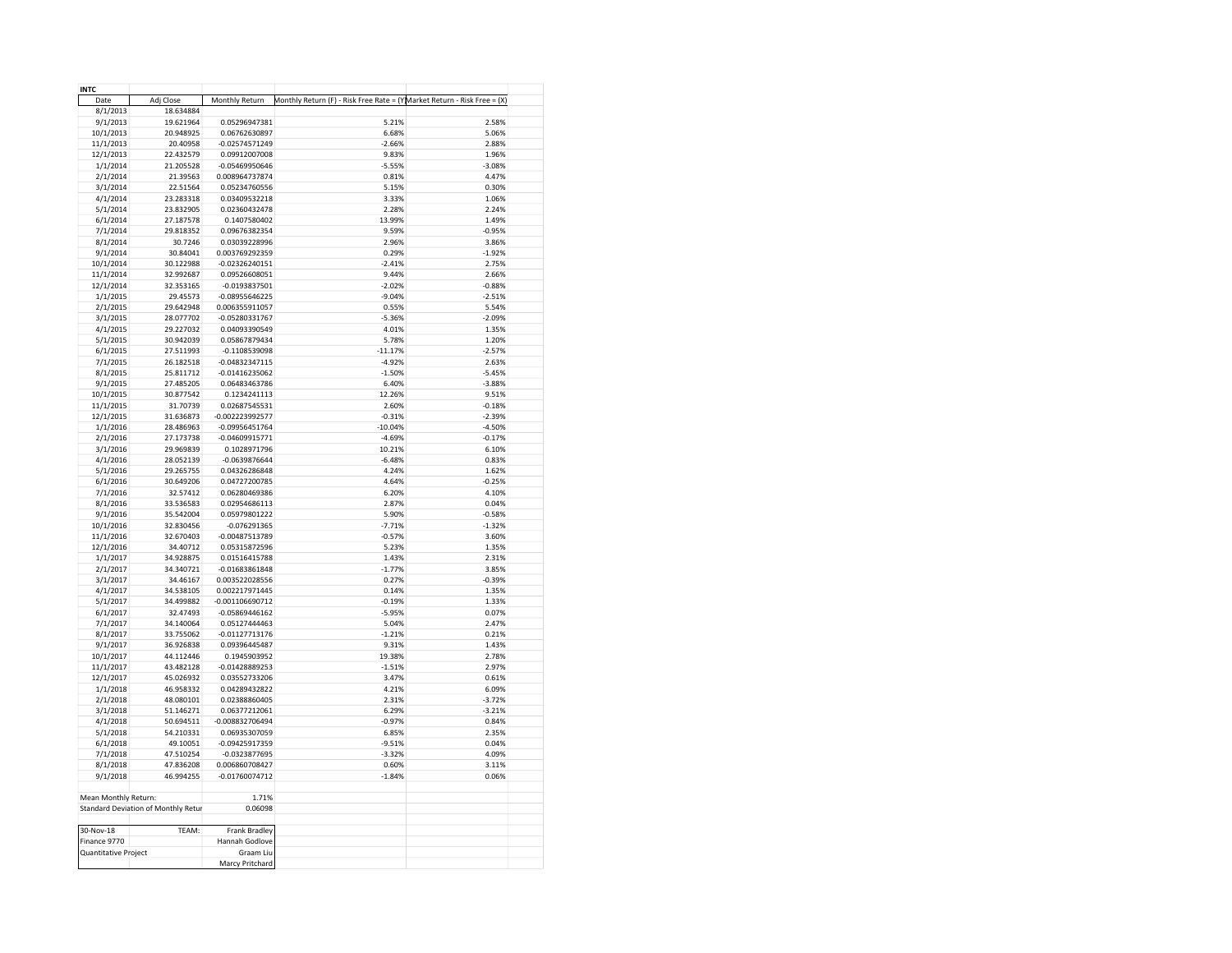| <b>SUMMARY OUTPUT</b> |                              | <b>INTC</b>                |           |         |                                                                                                 |                                   |  |
|-----------------------|------------------------------|----------------------------|-----------|---------|-------------------------------------------------------------------------------------------------|-----------------------------------|--|
|                       |                              |                            |           |         |                                                                                                 |                                   |  |
|                       | <b>Regression Statistics</b> |                            |           |         |                                                                                                 |                                   |  |
| Multiple R            | 0.395299293                  |                            |           |         |                                                                                                 |                                   |  |
| R Square              | 0.156261531                  |                            |           |         |                                                                                                 |                                   |  |
|                       | Adjusted R S 0.141960879     |                            |           |         |                                                                                                 |                                   |  |
|                       | Standard Err 0.056487111     |                            |           |         |                                                                                                 |                                   |  |
| Observation!          | 61                           |                            |           |         |                                                                                                 |                                   |  |
|                       |                              |                            |           |         |                                                                                                 |                                   |  |
| <b>ANOVA</b>          |                              |                            |           |         |                                                                                                 |                                   |  |
|                       | df                           | SS                         | <b>MS</b> | F       | Significance F                                                                                  |                                   |  |
| Regression            |                              |                            |           |         | 0.034865425 0.034865425 10.92688162 0.001615974                                                 |                                   |  |
| Residual              |                              | 59 0.188256832 0.003190793 |           |         |                                                                                                 |                                   |  |
| Total                 |                              | 60 0.223122257             |           |         |                                                                                                 |                                   |  |
|                       |                              |                            |           |         |                                                                                                 |                                   |  |
|                       |                              | Coefficients tandard Errol | t Stat    | P-value | Lower 95%                                                                                       | Upper 95% Lower 95.0% Upper 95.0% |  |
| Intercept             |                              |                            |           |         | 0.0071918420.0077330070.9300187900.356151086-0.008281870.022665554-0.008281870.022665554        |                                   |  |
| X Variable 1          |                              |                            |           |         | 0.848437496 0.256668004 3.305583402 0.001615974 0.334846005 1.362028988 0.334846005 1.362028988 |                                   |  |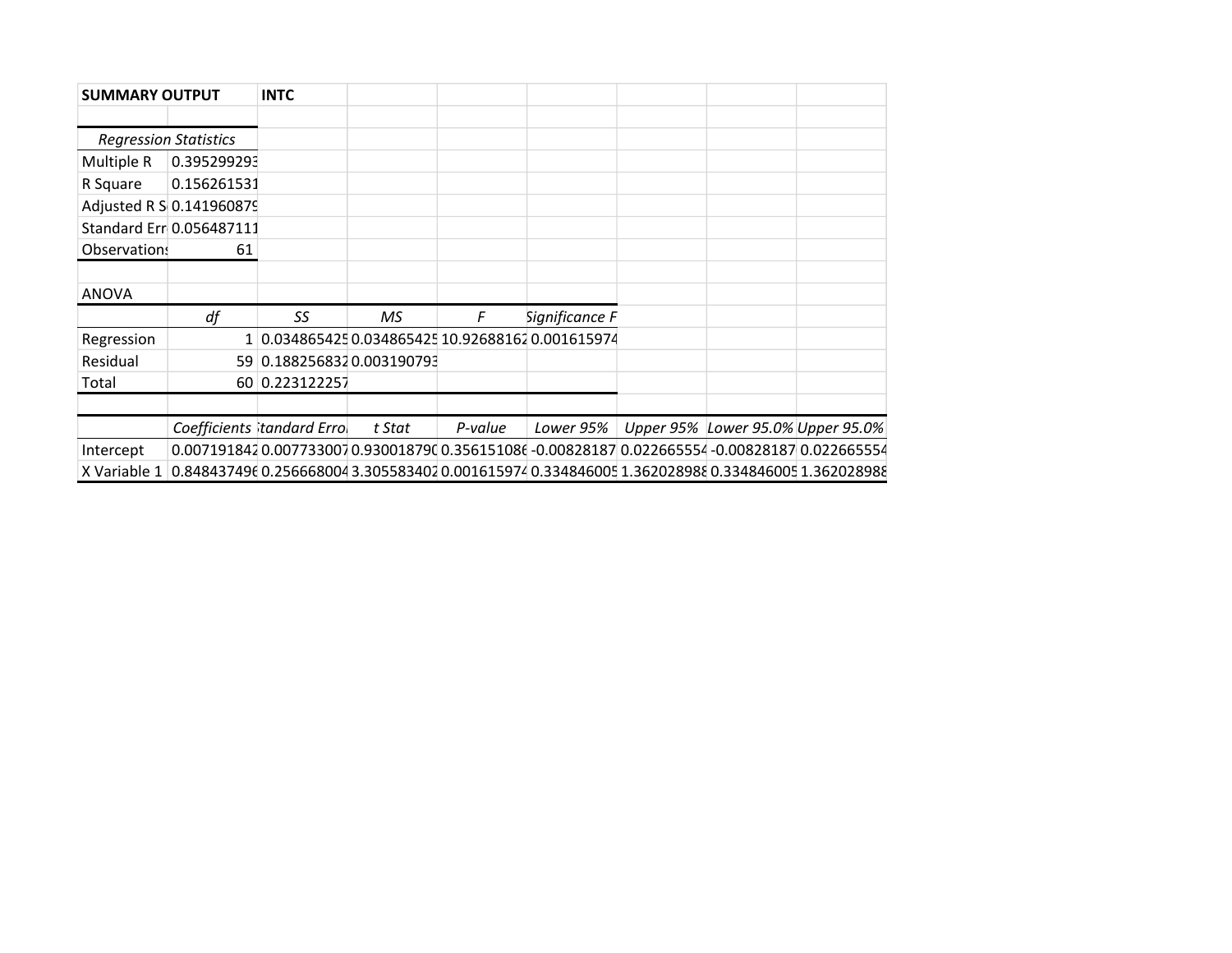| <b>EXXON MOBIL (XOM)</b> |                                    |                           |                                                                                                    |          |  |
|--------------------------|------------------------------------|---------------------------|----------------------------------------------------------------------------------------------------|----------|--|
| Date                     | Adj Close                          |                           | Monthly Return   Monthly Return (F) - Risk Free Rate = ( $\sqrt{}$ Market Return - Risk Free = (X) |          |  |
| 8/1/2013                 | 72.219475                          |                           |                                                                                                    |          |  |
| 9/1/2013                 |                                    | 71.784187 -0.006027293884 | $-0.69%$                                                                                           | 2.58%    |  |
| 10/1/2013                | 74.771034                          | 0.04160870416             | 4.08%                                                                                              | 5.06%    |  |
| 11/1/2013                | 77.991486                          | 0.04307085014             | 4.22%                                                                                              | 2.88%    |  |
|                          | 85.006851                          | 0.08995039535             | 8.91%                                                                                              | 1.96%    |  |
| 12/1/2013                |                                    |                           |                                                                                                    |          |  |
| 1/1/2014                 | 77.413353                          | -0.08932807075            | $-9.02%$                                                                                           | $-3.08%$ |  |
| 2/1/2014                 | 80.865715                          | 0.04459646645             | 4.38%                                                                                              | 4.47%    |  |
| 3/1/2014                 | 82.631218                          | 0.02183252816             | 2.10%                                                                                              | 0.30%    |  |
| 4/1/2014                 | 86.632515                          | 0.04842355101             | 4.76%                                                                                              | 1.06%    |  |
| 5/1/2014                 | 85.042137                          | $-0.0183577494$           | $-1.92%$                                                                                           | 2.24%    |  |
| 6/1/2014                 |                                    | 85.747284 0.008291736601  | 0.75%                                                                                              | 1.49%    |  |
| 7/1/2014                 |                                    | 84.265358 -0.01728248326  | $-1.81%$                                                                                           | $-0.95%$ |  |
| 8/1/2014                 |                                    | 84.708221 0.005255576081  | 0.44%                                                                                              | 3.86%    |  |
| 9/1/2014                 |                                    | 80.658623 -0.04780643428  | $-4.86%$                                                                                           | $-1.92%$ |  |
| 10/1/2014                |                                    | 82.939896 0.02828306404   | 2.74%                                                                                              | 2.75%    |  |
|                          |                                    | 77.648407 -0.06379907928  | $-6.46%$                                                                                           | 2.66%    |  |
| 11/1/2014                |                                    |                           |                                                                                                    |          |  |
| 12/1/2014                | 79.858887                          | 0.02846780875             | 2.76%                                                                                              | $-0.88%$ |  |
| 1/1/2015                 |                                    | 75.513939 -0.05440782063  | $-5.52%$                                                                                           | $-2.51%$ |  |
| 2/1/2015                 | 76.481422                          | 0.01281197899             | 1.20%                                                                                              | 5.54%    |  |
| 3/1/2015                 | 73.976189                          | $-0.0327560986$           | $-3.36%$                                                                                           | $-2.09%$ |  |
| 4/1/2015                 | 76.038826                          | 0.02788244471             | 2.70%                                                                                              | 1.35%    |  |
| 5/1/2015                 |                                    | 74.150253 -0.02483695632  | $-2.57%$                                                                                           | 1.20%    |  |
| 6/1/2015                 |                                    | 73.008537 -0.01539733115  | $-1.62%$                                                                                           | $-2.57%$ |  |
|                          |                                    | 69.507294 -0.04795662458  | $-4.88%$                                                                                           | 2.63%    |  |
| 7/1/2015                 |                                    |                           |                                                                                                    |          |  |
| 8/1/2015                 |                                    | 66.02359 -0.05011997734   | $-5.10%$                                                                                           | $-5.45%$ |  |
| 9/1/2015                 |                                    | 65.853043 -0.002583122184 | $-0.34%$                                                                                           | $-3.88%$ |  |
| 10/1/2015                | 73.28421                           | 0.1128447018              | 11.20%                                                                                             | 9.51%    |  |
| 11/1/2015                |                                    | 72.327644 -0.01305282543  | $-1.39%$                                                                                           | $-0.18%$ |  |
| 12/1/2015                |                                    | 69.643501 -0.03711088668  | $-3.79%$                                                                                           | $-2.39%$ |  |
| 1/1/2016                 |                                    | 69.554161 -0.001282818909 | $-0.21%$                                                                                           | $-4.50%$ |  |
| 2/1/2016                 | 71.60907                           | 0.02954401247             | 2.87%                                                                                              | $-0.17%$ |  |
|                          | 75.360321                          | 0.0523851378              | 5.16%                                                                                              | 6.10%    |  |
| 3/1/2016                 |                                    |                           |                                                                                                    |          |  |
| 4/1/2016                 | 79.696762                          | 0.05754276179             | 5.67%                                                                                              | 0.83%    |  |
| 5/1/2016                 |                                    | 80.255722 0.007013584818  | 0.62%                                                                                              | 1.62%    |  |
| 6/1/2016                 | 85.221298                          | 0.06187192485             | 6.10%                                                                                              | $-0.25%$ |  |
| 7/1/2016                 |                                    | 80.866577 -0.05109897528  | $-5.19%$                                                                                           | 4.10%    |  |
| 8/1/2016                 |                                    | 79.221069 -0.02034843147  | $-2.12%$                                                                                           | 0.04%    |  |
| 9/1/2016                 |                                    | 80.024986  0.01014776763  | 0.93%                                                                                              | $-0.58%$ |  |
| 10/1/2016                |                                    | 76.394165 -0.04537109197  | $-4.62%$                                                                                           | $-1.32%$ |  |
| 11/1/2016                |                                    | 80.043335 0.04776765346   | 4.69%                                                                                              | 3.60%    |  |
|                          |                                    | 83.490082 0.04306101189   |                                                                                                    | 1.35%    |  |
| 12/1/2016                |                                    |                           | 4.22%                                                                                              |          |  |
| 1/1/2017                 |                                    | 77.597862 -0.07057389164  | $-7.14%$                                                                                           | 2.31%    |  |
| 2/1/2017                 | 75.220627                          | $-0.0306353157$           | $-3.15%$                                                                                           | 3.85%    |  |
| 3/1/2017                 | 76.552551                          | 0.0177068984              | 1.69%                                                                                              | $-0.39%$ |  |
| 4/1/2017                 |                                    | 76.216499 -0.004389821052 | $-0.52%$                                                                                           | 1.35%    |  |
| 5/1/2017                 | 75.143028                          | $-0.01408449632$          | $-1.49%$                                                                                           | 1.33%    |  |
| 6/1/2017                 | 76.069344                          | 0.01232737121             | 1.15%                                                                                              | 0.07%    |  |
| 7/1/2017                 |                                    | 75.419182 -0.008546964727 | $-0.94%$                                                                                           | 2.47%    |  |
|                          |                                    | 71.923355 -0.04635196123  | $-4.72%$                                                                                           | 0.21%    |  |
| 8/1/2017                 |                                    |                           |                                                                                                    |          |  |
| 9/1/2017                 | 77.995926                          | 0.08443114201             | 8.36%                                                                                              | 1.43%    |  |
| 10/1/2017                | 79.299339                          | 0.01671129592             | 1.59%                                                                                              | 2.78%    |  |
| 11/1/2017                |                                    | 79.242249 -0.000719930338 | $-0.16%$                                                                                           | 2.97%    |  |
| 12/1/2017                | 80.311699                          | 0.01349595719             | 1.27%                                                                                              | 0.61%    |  |
| 1/1/2018                 | 83.826057                          | 0.04375897962             | 4.29%                                                                                              | 6.09%    |  |
| 2/1/2018                 | 72.726059                          | $-0.1324170359$           | $-13.33%$                                                                                          | $-3.72%$ |  |
| 3/1/2018                 |                                    | 72.373619 -0.004846130876 | $-0.57%$                                                                                           | $-3.21%$ |  |
| 4/1/2018                 | 75.419487                          | 0.04208533499             | 4.13%                                                                                              | 0.84%    |  |
|                          | 78.804878                          | 0.04488748379             | 4.41%                                                                                              | 2.35%    |  |
| 5/1/2018                 |                                    |                           |                                                                                                    |          |  |
| 6/1/2018                 | 81.063637                          | 0.02866267999             | 2.78%                                                                                              | 0.04%    |  |
| 7/1/2018                 |                                    | 79.86821 -0.01474677234   | $-1.56%$                                                                                           | 4.09%    |  |
| 8/1/2018                 |                                    | 78.555199 -0.01643971988  | $-1.73%$                                                                                           | 3.11%    |  |
| 9/1/2018                 | 84.166779                          | 0.07143486455             | 7.06%                                                                                              | 0.06%    |  |
|                          |                                    |                           |                                                                                                    |          |  |
| Mean Monthly Return:     |                                    | 0.35%                     |                                                                                                    |          |  |
|                          | Standard Deviation of Monthly Retu | 0.04538                   |                                                                                                    |          |  |
|                          |                                    |                           |                                                                                                    |          |  |
|                          |                                    |                           |                                                                                                    |          |  |
| 30-Nov-18                | TEAM:                              | Frank Bradley             |                                                                                                    |          |  |
| Finance 9770             |                                    | Hannah Godlove            |                                                                                                    |          |  |
| Quantitative Project     |                                    | Graam Liu                 |                                                                                                    |          |  |
|                          |                                    | Marcy Pritchard           |                                                                                                    |          |  |